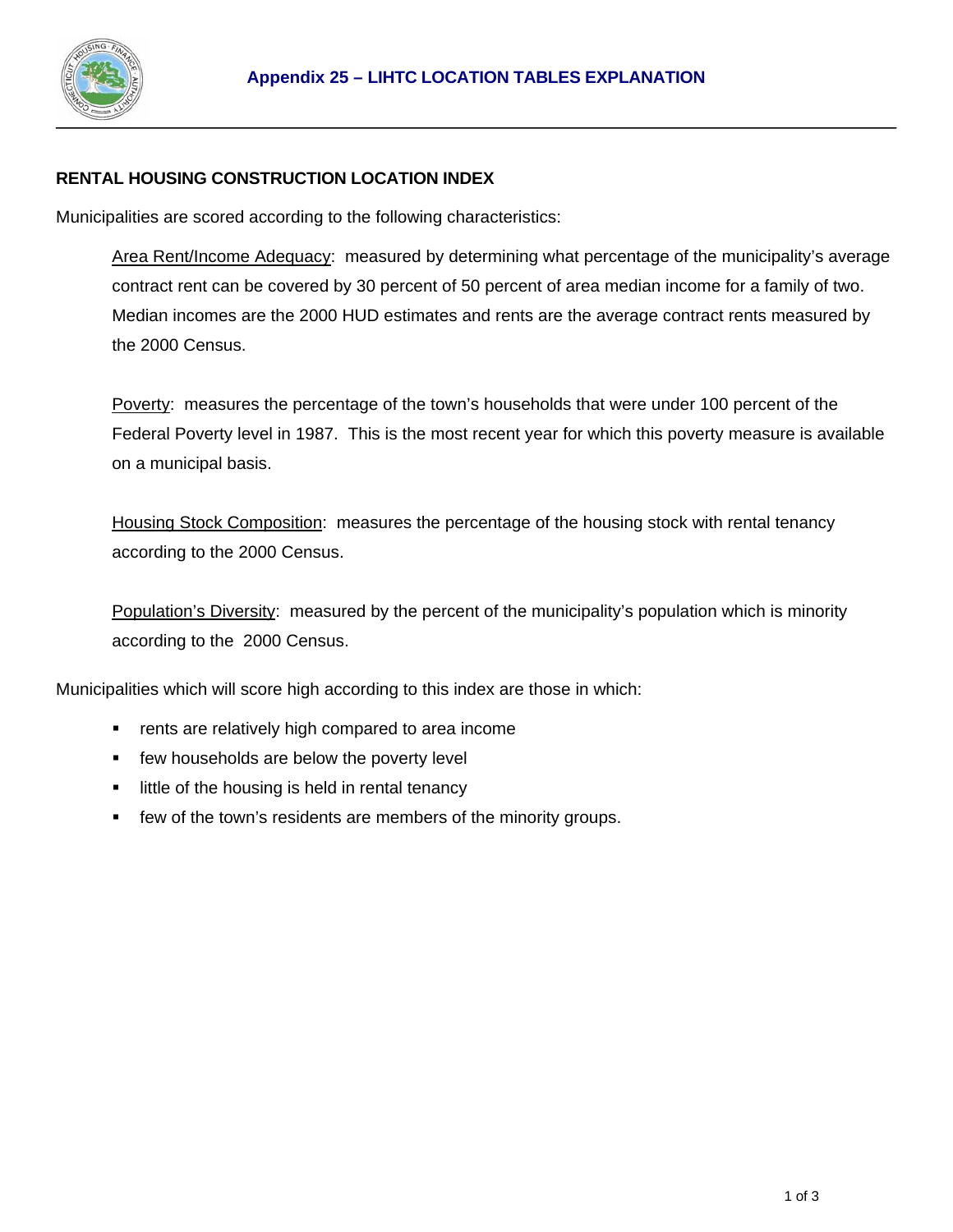#### **RENTAL REHABILITATION LOCATION INDEX**

Municipalities are scored according to the following characteristics:

Municipality Rent/Income Adequacy: measured by determining what percentage of the municipality's average contract rent can be covered by 30 percent of 50 percent of the municipality's imputed median income for a family of two. Median incomes are adjusted 2000 HUD estimates and rents are the average contract rents measured by the 2000 Census.

Boarded/Vacant Units: measured by the percentage of the municipality's housing stock that is boarded/vacant according to the 2000 Census.

Poverty: measures the percentage of the town's households that were under 100 percent of the Federal Poverty level in 1987. This is the most recent year for which this poverty measure is available on a municipal basis.

Housing Overcrowding: as measured by the percentage of the housing units in the municipality that have more than 1.01 persons per room according to the 2000 Census.

Municipalities which will score high according to this index are those in which:

- **F** rents are relatively high compared to imputed municipality income
- **number** more of the housing units are boarded/vacant
- **numany households are below the poverty level**
- **number** more of the housing contains more than 1.01 persons per room.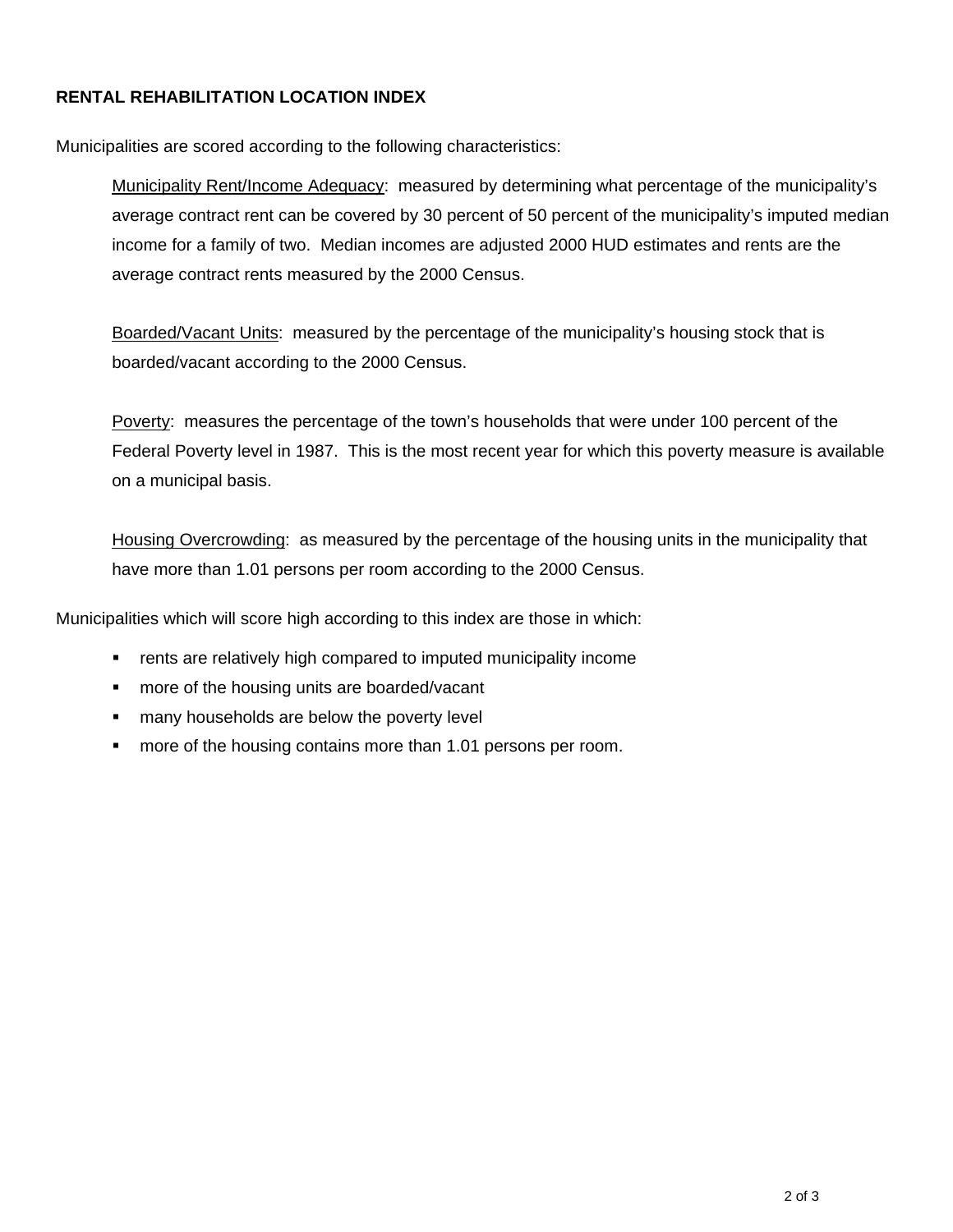### **HOMEOWNERSHIP NEED LOCATION INDEX**

Price/Income Source: Median Home Value (Census 2000) in the community divided by the community's imputed median income (DECD adjusted HUD 2000 estimates). Ranked from largest to smallest.

Owner-Occupied Housing: percentage of non-seasonal housing units that are owner occupied (Census '2000). Ranked from smallest to largest.

Percentage Minority: that percentage of the municipality's population which are other than white, including Hispanic origin (Census '2000). Ranked from lowest to highest.

Boarded/Vacant Housing Units: percentage of the municipality's vacant housing units that are also boarded up (Census '2000). Ranked from highest to lowest.

Therefore, towns which score high on this index will generally be those with:

- high home prices compared to their resident's income
- **a** lower percentage of minority households and
- a low percentage of their vacant housing units being boarded up.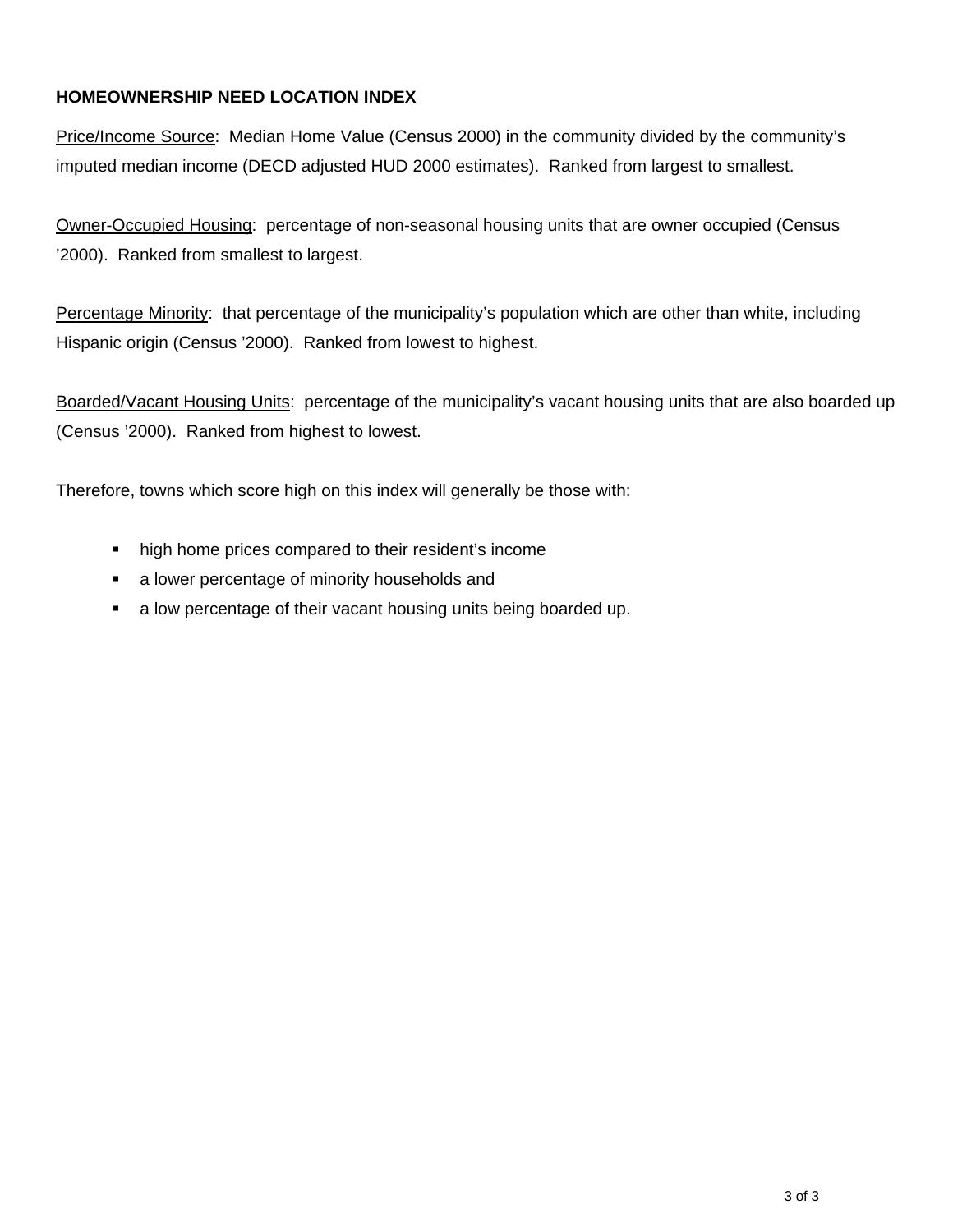|                | Table 3            |                    |      | Owner       |                 |      |      |          |      |              |
|----------------|--------------------|--------------------|------|-------------|-----------------|------|------|----------|------|--------------|
|                |                    | <b>Home Value/</b> |      | occupied/   |                 |      |      | Boarded/ |      | <b>Total</b> |
| Rank           |                    |                    |      |             |                 |      |      |          |      |              |
| #              |                    | income             | Rank | total units | Rank % Minority |      | Rank | vacant   | Rank | <b>Score</b> |
| 1              | <b>Bridgewater</b> | 3.49               | 147  | 81.3%       | 121             | 2.5% | 149  | 63.91    | 129  | 546          |
| $\overline{2}$ | Roxbury            | 4.05               | 160  | 72.8%       | 77              | 2.8% | 133  | 22.32    | 167  | 537          |
| 3              | <b>Essex</b>       | 3.52               | 149  | 74.8%       | 87              | 2.3% | 156  | 65.37    | 126  | 518          |
| 4              | Killingworth       | 2.95               | 106  | 91.9%       | 167             | 2.5% | 151  | 95.48    | 92   | 516          |
| 5              | Redding            | 3.78               | 155  | 85.2%       | 141             | 3.8% | 99   | 76.79    | 114  | 509          |
| 6              | Bethlehem          | 3.12               | 126  | 76.7%       | 96              | 2.5% | 146  | 56.64    | 138  | 506          |
| $\overline{7}$ | Southbury          | 3.38               | 141  | 82.9%       | 131             | 2.7% | 138  | 101.76   | 84   | 494          |
| 8              | Warren             | 3.24               | 135  | 66.5%       | 53              | 2.1% | 161  | 49.70    | 144  | 493          |
| 9              | Harwinton          | 2.41               | 27   | 90.1%       | 162             | 1.3% | 169  | 75.31    | 115  | 473          |
| 10             | Sherman            | 3.41               | 144  | 81.6%       | 124             | 2.6% | 140  | 119.50   | 59   | 467          |
| 11             | Thompson           | 2.59               | 58   | 75.2%       | 89              | 2.0% | 164  | 48.36    | 147  | 458          |
| 12             | Woodbury           | 3.44               | 145  | 72.0%       | 73              | 2.8% | 134  | 82.56    | 106  | 458          |
| 13             | Sharon             | 3.38               | 142  | 59.2%       | 31              | 3.1% | 119  | 32.79    | 159  | 451          |
| 14             | Litchfield         | 3.08               | 122  | 71.6%       | 72              | 3.0% | 125  | 62.45    | 130  | 449          |
| 15             | Middlefield        | 2.74               | 82   | 79.8%       | 116             | 2.2% | 158  | 96.76    | 91   | 447          |
| 16             | Easton             | 3.63               | 153  | 92.6%       | 168             | 3.3% | 114  | 224.09   | 5    | 440          |
| 17             | Westport           | 5.22               | 166  | 81.5%       | 123             | 4.8% | 73   | 106.51   | 78   | 440          |
| 18             | Middlebury         | 2.82               | 94   | 84.4%       | 136             | 2.9% | 130  | 105.13   | 79   | 439          |
| 19             | Weston             | 4.32               | 163  | 87.4%       | 153             | 4.3% | 87   | 150.55   | 36   | 439          |
| 20             | Wilton             | 3.97               | 159  | 87.5%       | 154             | 4.5% | 82   | 137.74   | 44   | 439          |
| 21             | <b>Morris</b>      | 3.10               | 125  | 60.5%       | 35              | 2.5% | 145  | 60.80    | 131  | 436          |
| 22             | Cornwall           | 3.60               | 151  | 56.5%       | 24              | 2.5% | 147  | 76.88    | 113  | 435          |
| 23             | Ridgefield         | 4.09               | 161  | 81.1%       | 120             | 3.9% | 97   | 120.47   | 57   | 435          |
| 24             | Goshen             | 3.27               | 137  | 63.0%       | 40              | 1.7% | 165  | 96.91    | 90   | 432          |
| 25             | Barkhamsted        | 2.44               | 34   | 80.2%       | 118             | 1.5% | 167  | 78.47    | 112  | 431          |
| 26             | Old Saybrook       | 3.08               | 124  | 65.2%       | 48              | 4.3% | 88   | 21.79    | 169  | 429          |
| 27             | Pomfret            | 2.73               | 81   | 69.3%       | 59              | 2.8% | 132  | 42.15    | 154  | 426          |
| 28             | Canaan             | 3.01               | 118  | 58.7%       | 28              | 3.0% | 128  | 44.50    | 151  | 425          |
| 29             | Darien             | 4.84               | 165  | 85.4%       | 143             | 4.0% | 95   | 188.34   | 19   | 422          |
| 30             | Washington         | 3.61               | 152  | 63.0%       | 39              | 4.3% | 85   | 48.83    | 146  | 422          |
| 31             | Fairfield          | 3.90               | 157  | 80.7%       | 119             | 4.7% | 75   | 113.95   | 70   | 421          |
| 32             | Salisbury          | 4.30               | 162  | 50.0%       | 11              | 4.2% | 89   | 39.48    | 157  | 419          |
| 33             | Old Lyme           | 3.58               | 150  | 54.5%       | 18              | 2.6% | 141  | 79.95    | 109  | 418          |
| 34             | Hartland           | 2.51               | 47   | 85.4%       | 142             | 1.7% | 166  | 117.83   | 62   | 417          |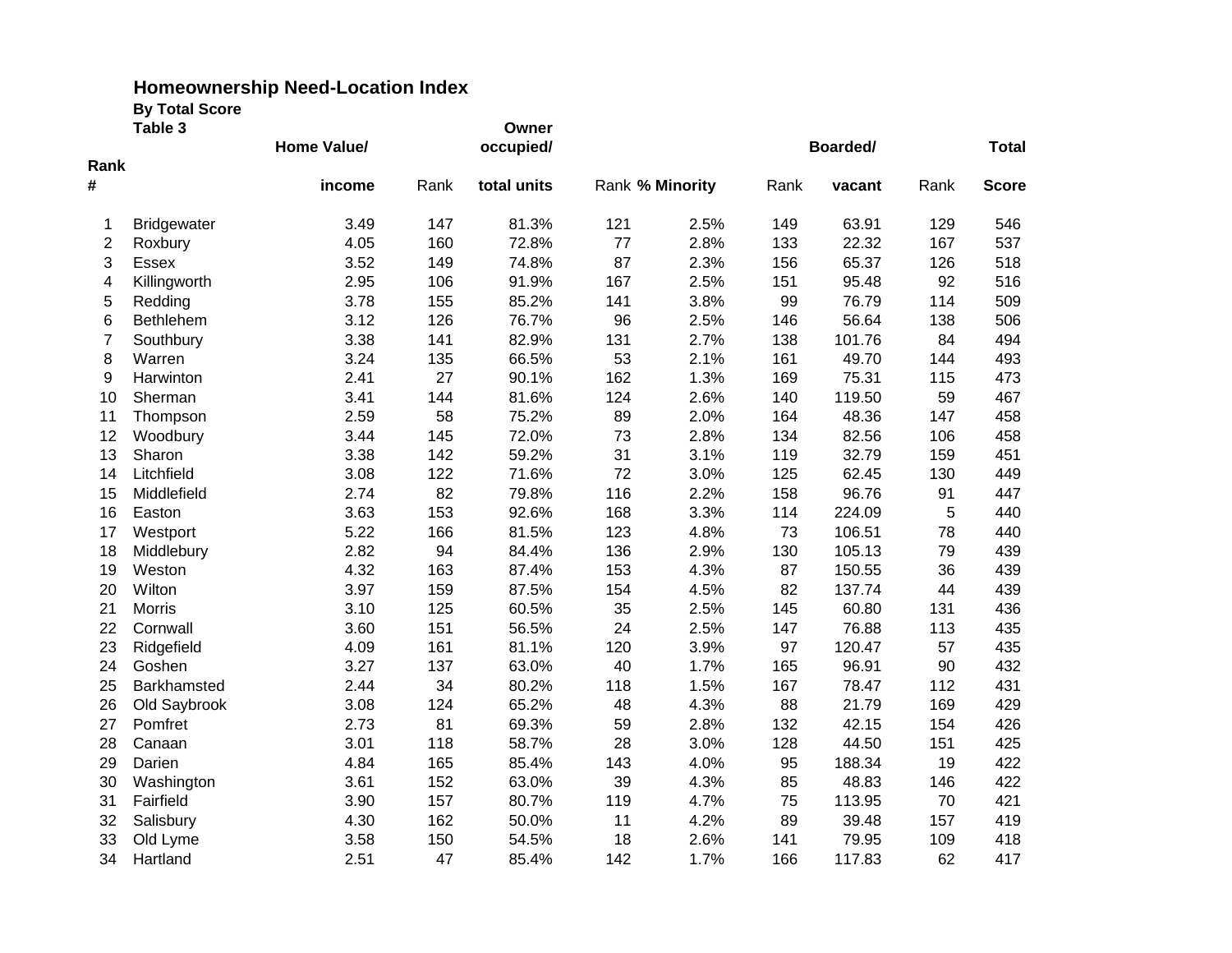|      | Table 3              |             |      | Owner       |                 |      |      |        |      |              |
|------|----------------------|-------------|------|-------------|-----------------|------|------|--------|------|--------------|
|      |                      | Home Value/ |      | occupied/   |                 |      |      |        |      | <b>Total</b> |
| Rank |                      |             |      |             |                 |      |      |        |      |              |
| #    |                      | income      | Rank | total units | Rank % Minority |      | Rank | vacant | Rank | <b>Score</b> |
| 35   | Stonington           | 3.21        | 132  | 63.1%       | 41              | 4.2% | 92   | 44.05  | 152  | 417          |
| 36   | Lyme                 | 3.95        | 158  | 74.1%       | 83              | 2.0% | 163  | 213.50 | 10   | 414          |
| 37   | New Canaan           | 5.86        | 167  | 79.1%       | 109             | 4.7% | 74   | 117.62 | 64   | 414          |
| 38   | North Canaan         | 3.27        | 138  | 62.4%       | 38              | 3.1% | 122  | 74.61  | 116  | 414          |
| 39   | Kent                 | 3.49        | 148  | 57.1%       | 25              | 4.2% | 91   | 47.63  | 148  | 412          |
| 40   | East Haddam          | 2.67        | 66   | 66.6%       | 55              | 2.7% | 135  | 41.76  | 155  | 411          |
| 41   | Eastford             | 2.44        | 32   | 70.1%       | 63              | 2.2% | 159  | 41.20  | 156  | 410          |
| 42   | Orange               | 3.21        | 133  | 90.4%       | 163             | 5.9% | 60   | 131.64 | 52   | 408          |
| 43   | <b>Berlin</b>        | 2.52        | 49   | 86.2%       | 148             | 3.0% | 127  | 104.49 | 81   | 405          |
| 44   | <b>Bolton</b>        | 2.58        | 55   | 82.7%       | 130             | 2.3% | 157  | 119.13 | 60   | 402          |
| 45   | Oxford               | 2.69        | 70   | 89.0%       | 158             | 2.3% | 154  | 185.72 | 20   | 402          |
| 46   | Franklin             | 2.29        | 15   | 86.8%       | 152             | 2.0% | 162  | 114.50 | 69   | 398          |
| 47   | Woodstock            | 2.44        | 33   | 75.4%       | 91              | 2.6% | 142  | 59.87  | 132  | 398          |
| 48   | Monroe               | 3.02        | 119  | 91.7%       | 166             | 4.1% | 94   | 196.39 | 17   | 396          |
| 49   | Thomaston            | 2.50        | 46   | 71.4%       | 69              | 2.1% | 160  | 69.43  | 121  | 396          |
| 50   | New Hartford         | 2.58        | 56   | 81.3%       | 122             | 2.3% | 152  | 117.26 | 65   | 395          |
| 51   | Trumbull             | 3.28        | 139  | 89.0%       | 160             | 6.0% | 57   | 143.51 | 39   | 395          |
| 52   | Deep River           | 3.14        | 128  | 71.5%       | 71              | 5.4% | 66   | 65.14  | 127  | 392          |
| 53   | Newtown              | 2.89        | 102  | 89.0%       | 159             | 4.9% | 72   | 126.14 | 55   | 388          |
| 54   | Canterbury           | 2.33        | 19   | 83.8%       | 134             | 2.7% | 137  | 90.37  | 96   | 386          |
| 55   | <b>New Fairfield</b> | 2.72        | 73   | 84.2%       | 135             | 3.2% | 117  | 118.92 | 61   | 386          |
| 56   | Colebrook            | 2.90        | 104  | 74.2%       | 84              | 3.0% | 126  | 113.20 | 71   | 385          |
| 57   | Sterling             | 2.37        | 24   | 77.1%       | 99              | 3.8% | 100  | 31.89  | 161  | 384          |
| 58   | Union                | 2.43        | 30   | 70.6%       | 67              | 1.4% | 168  | 71.25  | 118  | 383          |
| 59   | Plymouth             | 2.31        | 17   | 75.3%       | 90              | 2.7% | 139  | 57.83  | 135  | 381          |
| 60   | Prospect             | 2.67        | 69   | 90.4%       | 164             | 3.7% | 103  | 137.27 | 45   | 381          |
| 61   | Scotland             | 2.34        | 21   | 83.7%       | 133             | 2.3% | 153  | 110.60 | 73   | 380          |
| 62   | Bethany              | 2.97        | 109  | 89.8%       | 161             | 5.0% | 70   | 146.25 | 38   | 378          |
| 63   | North Stonington     | 2.62        | 61   | 79.1%       | 110             | 5.7% | 62   | 49.54  | 145  | 378          |
| 64   | Norfolk              | 2.83        | 97   | 57.4%       | 27              | 2.9% | 129  | 67.60  | 124  | 377          |
| 65   | Chaplin              | 2.31        | 18   | 75.5%       | 92              | 2.7% | 136  | 66.00  | 125  | 371          |
| 66   | Lisbon               | 2.42        | 29   | 86.4%       | 150             | 3.3% | 113  | 108.93 | 75   | 367          |
| 67   | Canton               | 2.75        | 84   | 78.4%       | 103             | 2.9% | 131  | 135.23 | 47   | 365          |
| 68   | Durham               | 2.48        | 42   | 88.2%       | 157             | 3.3% | 112  | 126.50 | 54   | 365          |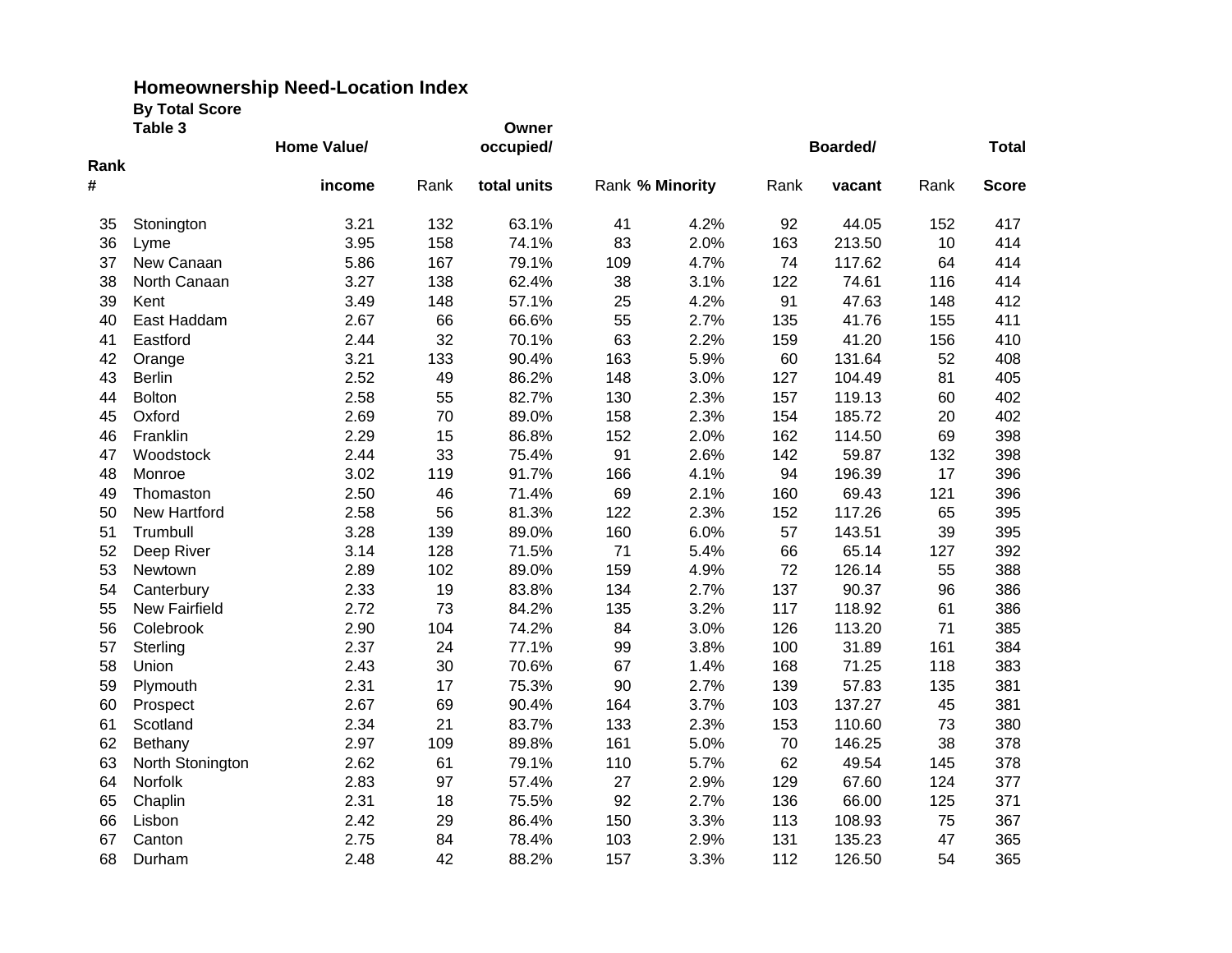|      | Table 3             |                    |                | Owner       |                |                 |              |              |                |              |
|------|---------------------|--------------------|----------------|-------------|----------------|-----------------|--------------|--------------|----------------|--------------|
|      |                     | <b>Home Value/</b> |                | occupied/   |                |                 | Boarded/     | <b>Total</b> |                |              |
| Rank |                     |                    |                |             |                |                 |              |              |                |              |
| #    |                     | income             | Rank           | total units |                | Rank % Minority | Rank         | vacant       | Rank           | <b>Score</b> |
| 69   | Seymour             | 3.01               | 117            | 69.0%       | 58             | 5.3%            | 67           | 68.39        | 123            | 365          |
| 70   | Stafford            | 2.43               | 31             | 70.5%       | 66             | 3.1%            | 121          | 50.03        | 143            | 361          |
| 71   | Andover             | 2.27               | 11             | 83.5%       | 132            | 3.4%            | 110          | 82.14        | 107            | 360          |
| 72   | Guilford            | 2.99               | 114            | 79.8%       | 114            | 4.0%            | 96           | 153.79       | 33             | 357          |
| 73   | <b>Beacon Falls</b> | 2.73               | 80             | 75.8%       | 94             | 3.0%            | 124          | 119.53       | 58             | 356          |
| 74   | Greenwich           | 7.89               | 169            | 65.2%       | 47             | 10.0%           | 33           | 83.26        | 105            | 354          |
| 75   | Sprague             | 3.08               | 123            | 63.1%       | 42             | 4.6%            | 79           | 79.36        | 110            | 354          |
| 76   | <b>Brookfield</b>   | 3.01               | 116            | 85.8%       | 144            | 4.7%            | 76           | 199.00       | 15             | 351          |
| 77   | Somers              | 2.93               | 105            | 84.8%       | 138            | 17.0%           | 19           | 97.50        | 89             | 351          |
| 78   | Granby              | 2.18               | $\mathbf 2$    | 86.3%       | 149            | 2.5%            | 150          | 135.04       | 48             | 349          |
| 79   | Westbrook           | 3.38               | 140            | 55.1%       | 21             | 4.2%            | 90           | 89.83        | 97             | 348          |
| 80   | Watertown           | 2.50               | 44             | 76.9%       | 98             | 3.5%            | 106          | 88.42        | 99             | 347          |
| 81   | <b>Burlington</b>   | 2.42               | 28             | 92.9%       | 169            | 2.6%            | 144          | 284.00       | $\overline{2}$ | 343          |
| 82   | Columbia            | 2.27               | 12             | 86.0%       | 146            | 2.6%            | 143          | 143.38       | 41             | 342          |
| 83   | Madison             | 2.97               | 108            | 77.8%       | 101            | 3.4%            | 108          | 176.08       | 22             | 339          |
| 84   | Marlborough         | 2.24               | $\overline{7}$ | 88.0%       | 156            | 2.5%            | 148          | 167.08       | 26             | 337          |
| 85   | Bozrah              | 2.47               | 37             | 79.1%       | 108            | 3.6%            | 104          | 98.11        | 87             | 336          |
| 86   | Waterford           | 2.73               | 78             | 79.8%       | 115            | 7.6%            | 42           | 87.70        | 101            | 336          |
| 87   | North Branford      | 2.78               | 90             | 82.4%       | 129            | 3.5%            | 107          | 213.83       | 9              | 335          |
| 88   | Shelton             | 3.23               | 134            | 78.9%       | 105            | 5.6%            | 65           | 157.67       | 31             | 335          |
| 89   | Lebanon             | 2.27               | 13             | 76.7%       | 97             | 3.1%            | 120          | 87.36        | 102            | 332          |
| 90   | Coventry            | 2.24               | 6              | 82.1%       | 128            | 3.1%            | 123          | 109.26       | 74             | 331          |
| 91   | Hebron              | 2.25               | 8              | 85.8%       | 145            | 2.3%            | 155          | 176.06       | 23             | 331          |
| 92   | Wolcott             | 2.34               | 20             | 86.0%       | 147            | 3.8%            | 101          | 117.70       | 63             | 331          |
| 93   | <b>New Milford</b>  | 2.83               | 96             | 72.6%       | 75             | 5.7%            | 63           | 91.91        | 95             | 329          |
| 94   | New Haven           | 3.69               | 154            | 26.3%       | $\overline{2}$ | 56.5%           | 3            | 22.18        | 168            | 327          |
| 95   | Clinton             | 2.77               | 88             | 71.2%       | 68             | 4.2%            | 93           | 111.61       | 72             | 321          |
| 96   | Hartford            | 3.78               | 156            | 21.8%       | 1              | 72.3%           | $\mathbf{1}$ | 30.67        | 163            | 321          |
| 97   | Preston             | 2.54               | 53             | 80.0%       | 117            | 4.4%            | 84           | 114.81       | 67             | 321          |
| 98   | Southington         | 2.72               | 72             | 78.9%       | 106            | 3.6%            | 105          | 147.87       | 37             | 320          |
| 99   | Woodbridge          | 3.13               | 127            | 86.5%       | 151            | 8.7%            | 36           | 221.64       | 6              | 320          |
| 100  | Derby               | 2.99               | 112            | 54.9%       | 20             | 9.9%            | 34           | 46.48        | 149            | 315          |
| 101  | Voluntown           | 2.19               | 3              | 71.4%       | 70             | 3.4%            | 109          | 59.50        | 133            | 315          |
| 102  | Ansonia             | 3.25               | 136            | 52.6%       | 14             | 14.5%           | 24           | 56.02        | 139            | 313          |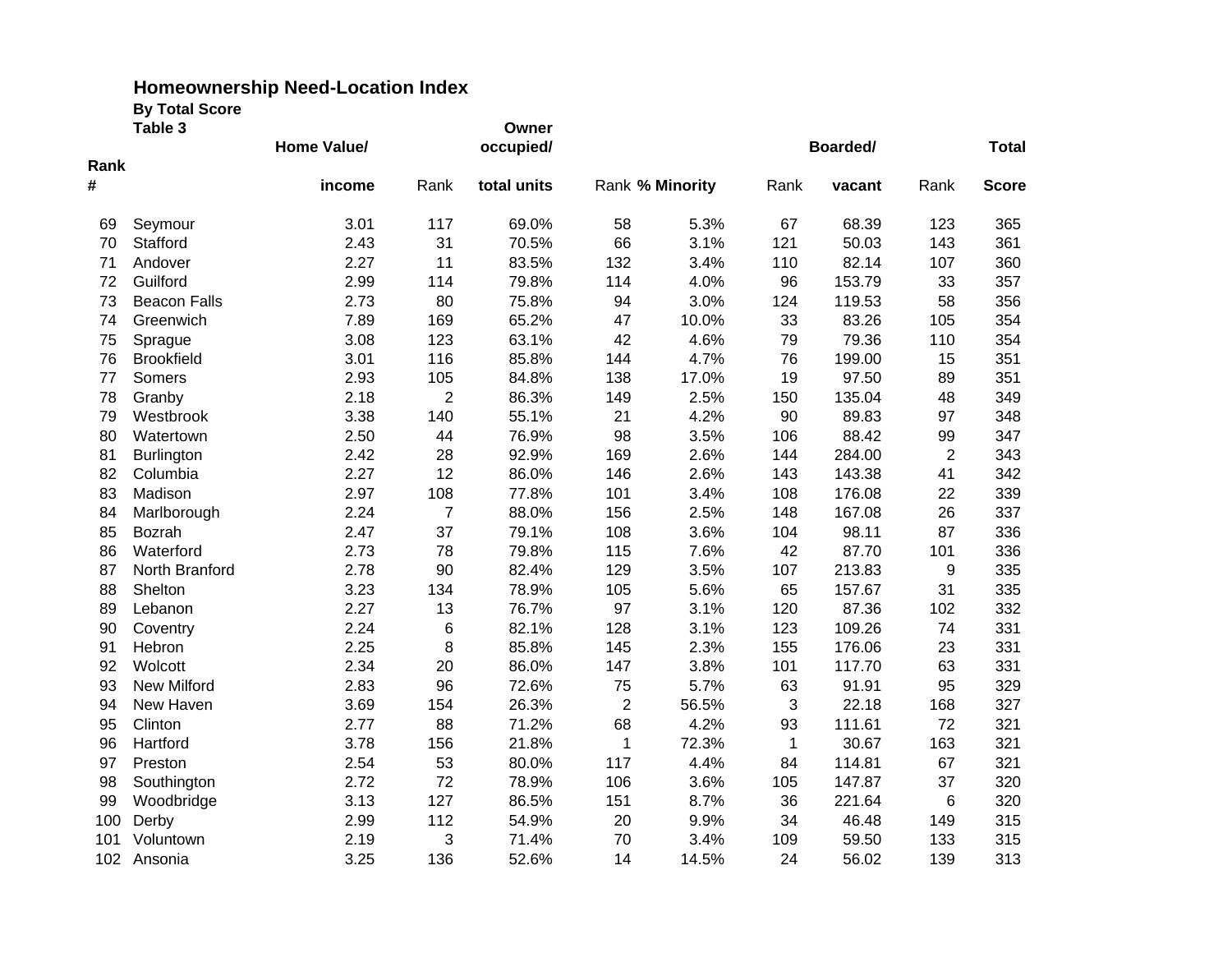|      | Table 3            |                    |      | Owner       |                |                 |      |          |      |              |
|------|--------------------|--------------------|------|-------------|----------------|-----------------|------|----------|------|--------------|
|      |                    | <b>Home Value/</b> |      | occupied/   |                |                 |      | Boarded/ |      | <b>Total</b> |
| Rank |                    |                    |      |             |                |                 |      |          |      |              |
| #    |                    | income             | Rank | total units |                | Rank % Minority | Rank | vacant   | Rank | <b>Score</b> |
| 103  | <b>Bridgeport</b>  | 3.39               | 143  | 40.0%       | 5              | 55.0%           | 4    | 32.65    | 160  | 312          |
| 104  | Torrington         | 2.81               | 92   | 59.0%       | 29             | 7.0%            | 47   | 52.28    | 142  | 310          |
| 105  | Killingly          | 2.66               | 64   | 59.5%       | 32             | 6.3%            | 55   | 39.25    | 158  | 309          |
| 106  | Wallingford        | 2.83               | 95   | 70.1%       | 64             | 5.2%            | 68   | 104.36   | 82   | 309          |
| 107  | North Haven        | 2.72               | 74   | 84.8%       | 139            | 7.0%            | 46   | 134.33   | 49   | 308          |
| 108  | Avon               | 2.77               | 89   | 82.0%       | 127            | 5.1%            | 69   | 176.91   | 21   | 306          |
| 109  | Haddam             | 2.23               | 5    | 82.0%       | 126            | 3.1%            | 118  | 122.77   | 56   | 305          |
| 110  | New London         | 3.19               | 131  | 33.4%       | 3              | 36.5%           | 5    | 25.26    | 166  | 305          |
| 111  | Simsbury           | 2.76               | 87   | 81.8%       | 125            | 4.7%            | 77   | 198.30   | 16   | 305          |
| 112  | Milford            | 2.76               | 86   | 73.5%       | 81             | 6.4%            | 54   | 103.98   | 83   | 304          |
| 113  | Winchester         | 2.72               | 76   | 57.2%       | 26             | 5.6%            | 64   | 57.51    | 136  | 302          |
| 114  | Hampton            | 2.38               | 25   | 85.2%       | 140            | 3.4%            | 111  | 168.50   | 24   | 300          |
| 115  | Plainfield         | 2.49               | 43   | 65.8%       | 50             | 3.9%            | 98   | 80.06    | 108  | 299          |
| 116  | Willington         | 2.73               | 79   | 63.2%       | 43             | 5.9%            | 59   | 73.53    | 117  | 298          |
| 117  | Stratford          | 3.05               | 121  | 77.6%       | 100            | 15.2%           | 23   | 127.55   | 53   | 297          |
| 118  | Griswold           | 2.45               | 35   | 65.4%       | 49             | 5.7%            | 61   | 45.59    | 150  | 295          |
| 119  | Chester            | 2.81               | 93   | 69.6%       | 60             | 3.2%            | 116  | 167.78   | 25   | 294          |
| 120  | Tolland            | 2.13               | 1    | 91.4%       | 165            | 3.2%            | 115  | 208.45   | 12   | 293          |
| 121  | Groton             | 3.04               | 120  | 46.5%       | 8              | 16.4%           | 21   | 53.00    | 141  | 290          |
| 122  | Norwich            | 2.83               | 98   | 47.7%       | 9              | 16.9%           | 20   | 31.57    | 162  | 289          |
| 123  | Waterbury          | 2.95               | 107  | 43.3%       | 6              | 32.9%           | 8    | 28.57    | 165  | 286          |
| 124  | Putnam             | 2.51               | 48   | 52.1%       | 13             | 4.7%            | 78   | 55.80    | 140  | 279          |
| 125  | East Windsor       | 2.67               | 68   | 61.0%       | 36             | 8.5%            | 37   | 56.64    | 137  | 278          |
| 126  | Meriden            | 2.75               | 85   | 55.8%       | 23             | 19.8%           | 17   | 42.42    | 153  | 278          |
| 127  | Vernon             | 2.87               | 101  | 53.9%       | 16             | 10.0%           | 32   | 64.92    | 128  | 277          |
| 128  | <b>Branford</b>    | 3.18               | 129  | 64.5%       | 46             | 6.0%            | 58   | 140.93   | 43   | 276          |
| 129  | <b>New Britain</b> | 2.83               | 99   | 39.1%       | 4              | 30.6%           | 9    | 29.35    | 164  | 276          |
| 130  | Plainville         | 2.66               | 65   | 66.6%       | 54             | 6.5%            | 53   | 85.87    | 104  | 276          |
| 131  | Danbury            | 3.48               | 146  | 55.6%       | 22             | 24.0%           | 14   | 92.77    | 93   | 275          |
| 132  | Farmington         | 2.90               | 103  | 72.6%       | 76             | 7.1%            | 45   | 133.75   | 50   | 274          |
| 133  | Stamford           | 5.98               | 168  | 54.4%       | 17             | 30.2%           | 10   | 108.87   | 76   | 271          |
| 134  | Wethersfield       | 2.99               | 111  | 76.3%       | 95             | 6.8%            | 50   | 203.89   | 14   | 270          |
| 135  | Windham            | 3.00               | 115  | 45.2%       | $\overline{7}$ | 26.0%           | 12   | 59.16    | 134  | 268          |
| 136  | Ashford            | 2.48               | 40   | 68.0%       | 56             | 4.3%            | 86   | 98.63    | 85   | 267          |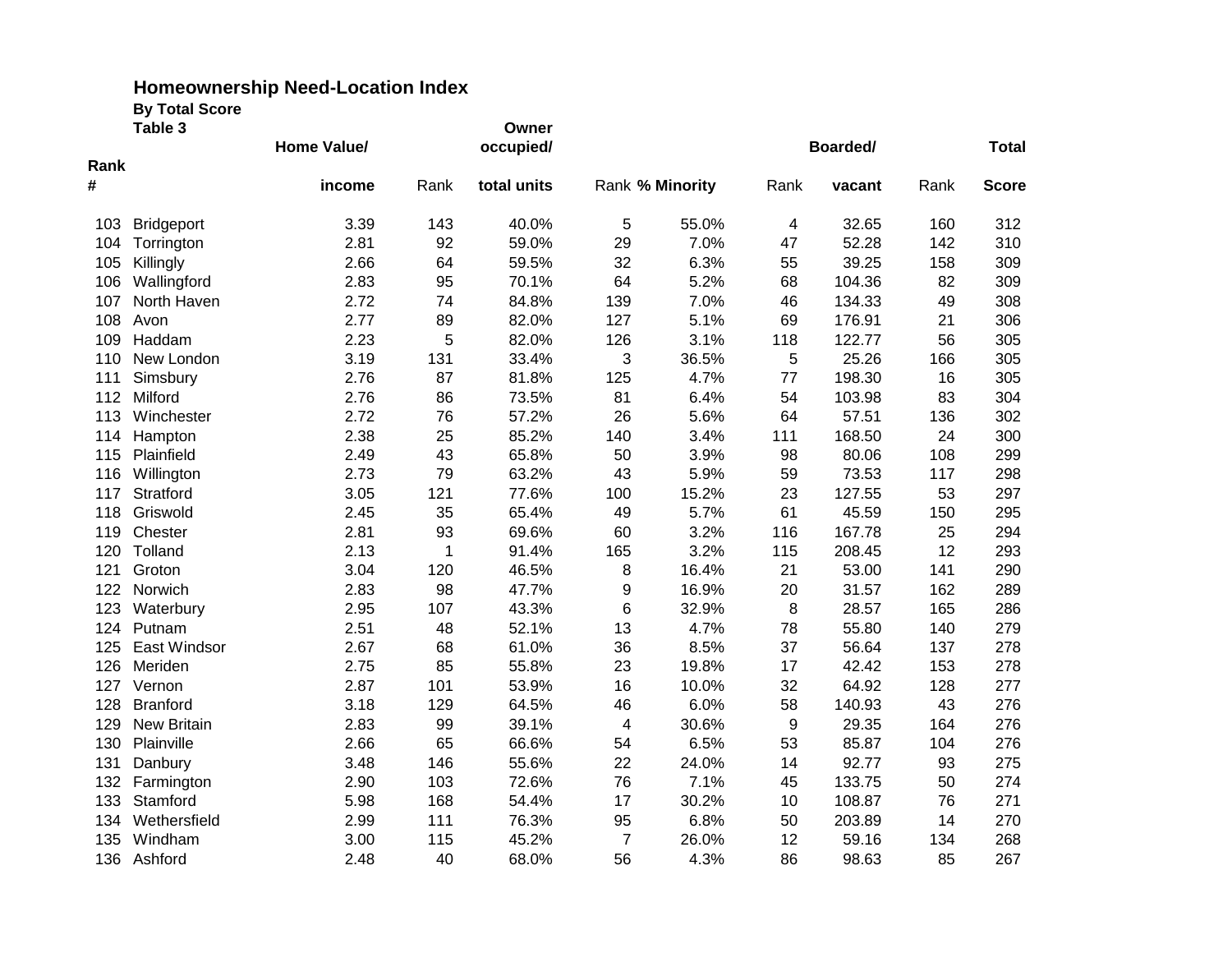| Table 3 |                      | Home Value/ |      | Owner<br>occupied/ |     |                 | Boarded/       | <b>Total</b> |                |              |
|---------|----------------------|-------------|------|--------------------|-----|-----------------|----------------|--------------|----------------|--------------|
| Rank    |                      |             |      |                    |     |                 |                |              |                |              |
| #       |                      | income      | Rank | total units        |     | Rank % Minority | Rank           | vacant       | Rank           | <b>Score</b> |
| 137     | <b>Bethel</b>        | 3.18        | 130  | 74.9%              | 88  | 7.6%            | 41             | 216.83       | $\overline{7}$ | 266          |
| 138     | <b>Bristol</b>       | 2.73        | 77   | 59.0%              | 30  | 8.4%            | 39             | 70.30        | 120            | 266          |
| 139     | Brooklyn             | 2.55        | 54   | 68.9%              | 57  | 6.8%            | 51             | 87.28        | 103            | 265          |
| 140     | Naugatuck            | 2.60        | 59   | 63.7%              | 44  | 8.2%            | 40             | 70.41        | 119            | 262          |
| 141     | Glastonbury          | 2.71        | 71   | 79.4%              | 112 | 6.9%            | 49             | 163.43       | 28             | 260          |
| 142     | Ellington            | 2.53        | 51   | 65.9%              | 51  | 3.8%            | 102            | 133.21       | 51             | 255          |
| 143     | Ledyard              | 2.30        | 16   | 79.4%              | 111 | 11.8%           | 28             | 92.68        | 94             | 249          |
| 144     | Norwalk              | 4.51        | 164  | 60.1%              | 34  | 26.1%           | 11             | 143.47       | 40             | 249          |
| 145     | Middletown           | 2.98        | 110  | 48.3%              | 10  | 20.0%           | 16             | 79.29        | 111            | 247          |
| 146     | Cheshire             | 2.63        | 62   | 84.8%              | 137 | 10.6%           | 30             | 207.31       | 13             | 242          |
| 147     | East Hampton         | 2.25        | 9    | 75.6%              | 93  | 6.6%            | 52             | 98.24        | 86             | 240          |
| 148     | Colchester           | 2.48        | 39   | 74.5%              | 85  | 4.5%            | 81             | 163.28       | 29             | 234          |
| 149     | East Granby          | 2.46        | 36   | 79.6%              | 113 | 4.4%            | 83             | 369.60       | 1              | 233          |
| 150     | Portland             | 2.40        | 26   | 74.6%              | 86  | 4.9%            | 71             | 135.52       | 46             | 229          |
| 151     | Montville            | 2.28        | 14   | 73.1%              | 80  | 14.0%           | 26             | 88.03        | 100            | 220          |
| 152     | Suffield             | 2.59        | 57   | 78.9%              | 104 | 11.3%           | 29             | 166.43       | 27             | 217          |
| 153     | East Haven           | 2.65        | 63   | 69.8%              | 62  | 6.1%            | 56             | 153.68       | 34             | 215          |
| 154     | West Haven           | 2.80        | 91   | 52.1%              | 12  | 25.9%           | 13             | 89.36        | 98             | 214          |
| 155     | Windsor              | 2.22        | 4    | 73.0%              | 79  | 34.9%           | $\overline{7}$ | 68.54        | 122            | 212          |
| 156     | Newington            | 2.54        | 52   | 79.0%              | 107 | 7.5%            | 44             | 214.54       | 8              | 211          |
| 157     | Salem                | 2.61        | 60   | 70.3%              | 65  | 4.5%            | 80             | 271.60       | 3              | 208          |
| 158     | Hamden               | 2.67        | 67   | 64.2%              | 45  | 22.7%           | 15             | 104.71       | 80             | 207          |
| 159     | South Windsor        | 2.26        | 10   | 87.6%              | 155 | 8.5%            | 38             | 234.42       | 4              | 207          |
| 160     | <b>Windsor Locks</b> | 2.48        | 41   | 78.0%              | 102 | 7.5%            | 43             | 188.88       | 18             | 204          |
| 161     | Mansfield            | 2.99        | 113  | 59.7%              | 33  | 16.1%           | 22             | 155.62       | 32             | 200          |
| 162     | Enfield              | 2.36        | 22   | 72.8%              | 78  | 10.3%           | 31             | 116.44       | 66             | 197          |
| 163     | Rocky Hill           | 2.75        | 83   | 62.2%              | 37  | 9.8%            | 35             | 142.53       | 42             | 197          |
| 164     | <b>West Hartford</b> | 2.86        | 100  | 69.7%              | 61  | 14.0%           | 25             | 210.05       | 11             | 197          |
| 165     | East Lyme            | 2.47        | 38   | 66.4%              | 52  | 12.7%           | 27             | 108.76       | 77             | 194          |
| 166     | Bloomfield           | 2.50        | 45   | 72.2%              | 74  | 60.0%           | $\overline{2}$ | 114.52       | 68             | 189          |
| 167     | <b>East Hartford</b> | 2.72        | 75   | 54.7%              | 19  | 35.3%           | 6              | 98.09        | 88             | 188          |
| 168     | Cromwell             | 2.37        | 23   | 74.0%              | 82  | 6.9%            | 48             | 157.94       | 30             | 183          |
| 169     | Manchester           | 2.53        | 50   | 53.8%              | 15  | 17.2%           | 18             | 153.62       | 35             | 118          |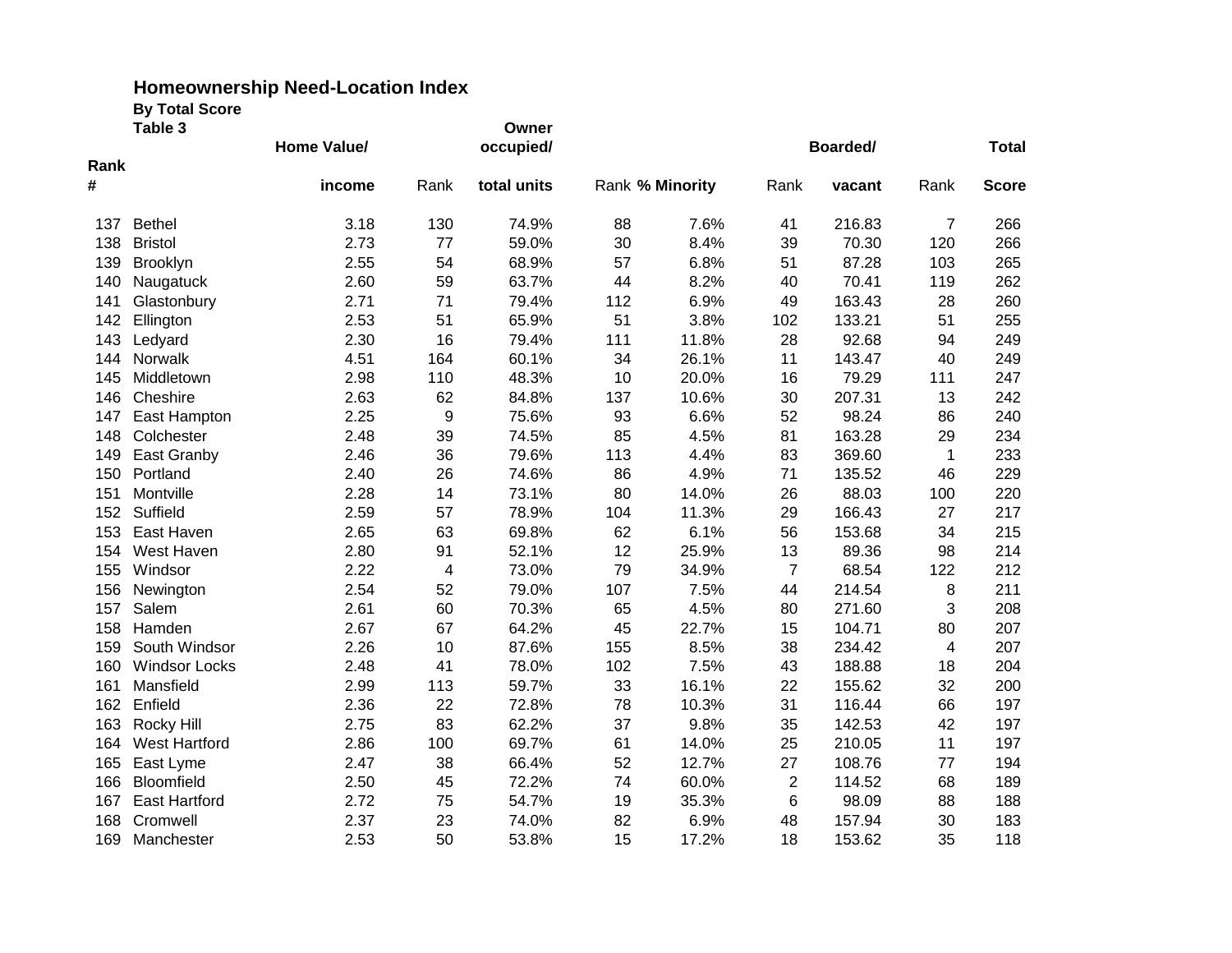|                       | <b>Homeownership Need-Location Index</b> |      |             |                 |      |          |      |              |
|-----------------------|------------------------------------------|------|-------------|-----------------|------|----------|------|--------------|
| <b>By Total Score</b> |                                          |      |             |                 |      |          |      |              |
| Table 3               |                                          |      | Owner       |                 |      |          |      |              |
|                       | Home Value/                              |      | occupied/   |                 |      | Boarded/ |      | <b>Total</b> |
| Rank                  |                                          |      |             |                 |      |          |      |              |
| #                     | income                                   | Rank | total units | Rank % Minority | Rank | vacant   | Rank | <b>Score</b> |
|                       |                                          |      |             |                 |      |          |      |              |

Source: Census 2000 Prepared by CHFA Planning Department 9/28/04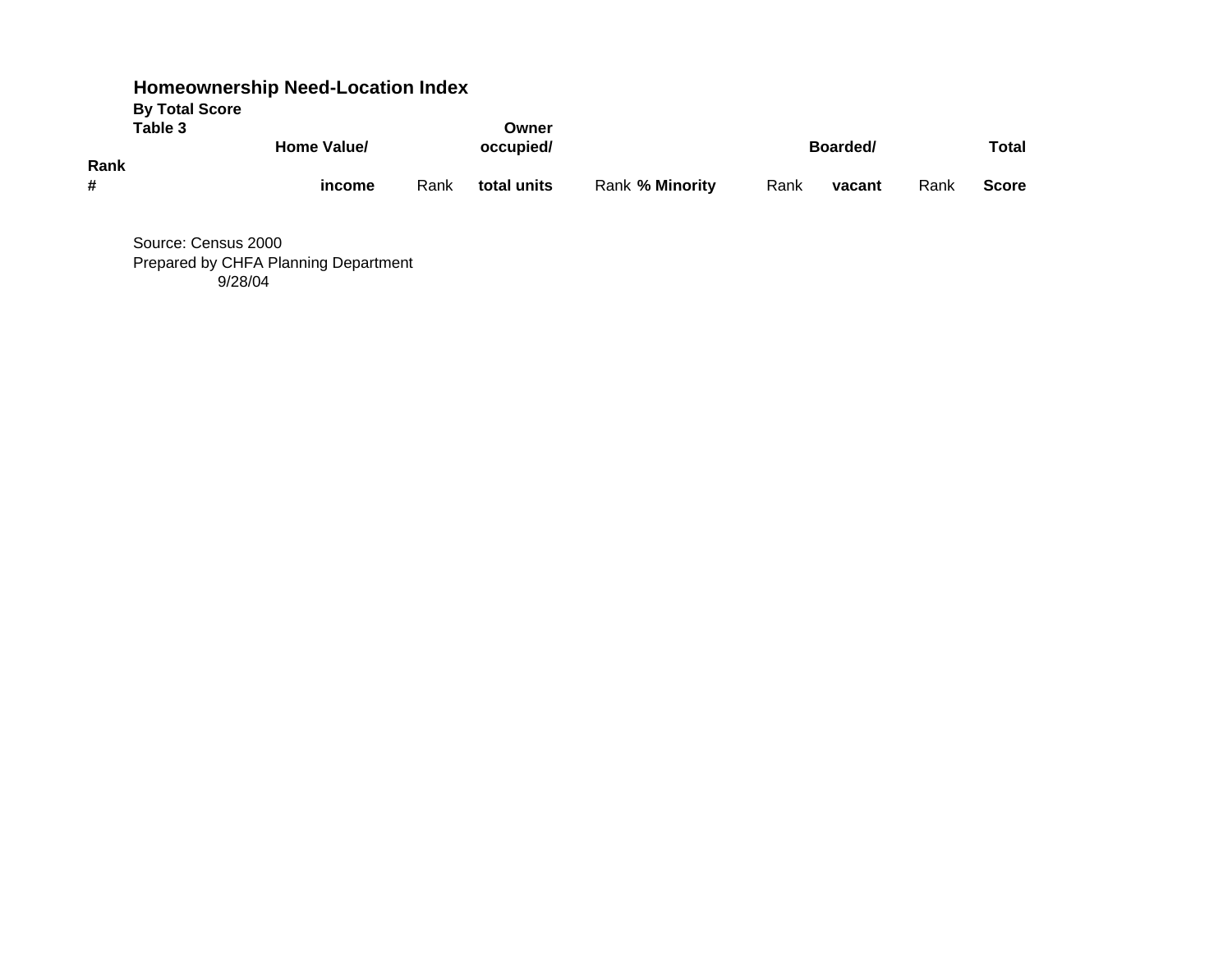|                |                      |        |      |                | <b>By Total Score</b> |                |     |                 |      |              |
|----------------|----------------------|--------|------|----------------|-----------------------|----------------|-----|-----------------|------|--------------|
|                |                      |        |      |                | Table 1               |                |     |                 |      |              |
|                | Towns                | Rent/  |      | <b>Poverty</b> |                       | <b>Rental/</b> |     |                 |      | <b>Total</b> |
| Rank#          |                      | income | Rank | rate           | Rank                  | hsg units      |     | Rank % Minority | Rank | <b>Score</b> |
| 1              | Killingworth         | 0.50   | 168  | 0.7%           | 169                   | 2.7%           | 169 | 2.5%            | 151  | 657          |
| $\overline{c}$ | <b>Burlington</b>    | 0.80   | 133  | 1.1%           | 166                   | 4.9%           | 168 | 2.6%            | 144  | 611          |
| 3              | Easton               | 0.39   | 169  | 2.4%           | 137                   | 5.6%           | 167 | 3.3%            | 114  | 587          |
| 4              | Harwinton            | 0.89   | 98   | 2.2%           | 145                   | 6.5%           | 162 | 1.3%            | 169  | 574          |
| 5              | Warren               | 0.64   | 163  | 3.3%           | 95                    | 7.8%           | 151 | 2.1%            | 161  | 570          |
| 6              | Lyme                 | 0.86   | 105  | 1.2%           | 165                   | 10.2%          | 132 | 2.0%            | 163  | 565          |
| $\overline{7}$ | Redding              | 0.64   | 164  | 1.8%           | 153                   | 8.0%           | 148 | 3.8%            | 99   | 564          |
| 8              | Colebrook            | 0.65   | 162  | 2.6%           | 126                   | 8.2%           | 146 | 3.0%            | 126  | 560          |
| 9              | Franklin             | 0.84   | 113  | 2.5%           | 136                   | 8.0%           | 147 | 2.0%            | 162  | 558          |
| 10             | Madison              | 0.73   | 153  | 1.3%           | 164                   | 10.4%          | 130 | 3.4%            | 108  | 555          |
| 11             | Goshen               | 0.78   | 139  | 3.3%           | 96                    | 7.6%           | 154 | 1.7%            | 165  | 554          |
| 12             | Bethlehem            | 0.62   | 166  | 2.6%           | 125                   | 13.0%          | 110 | 2.5%            | 146  | 547          |
| 13             | <b>New Fairfield</b> | 0.87   | 102  | 1.6%           | 157                   | 5.7%           | 166 | 3.2%            | 117  | 542          |
| 14             | New Hartford         | 0.86   | 108  | 1.6%           | 159                   | 11.9%          | 119 | 2.3%            | 152  | 538          |
| 15             | Union                | 0.79   | 138  | 3.5%           | 92                    | 9.7%           | 137 | 1.4%            | 168  | 535          |
| 16             | Hebron               | 0.91   | 81   | 1.4%           | 162                   | 9.8%           | 135 | 2.3%            | 155  | 533          |
| 17             | Prospect             | 0.86   | 106  | 1.0%           | 168                   | 7.1%           | 156 | 3.7%            | 103  | 533          |
| 18             | Old Lyme             | 0.68   | 159  | 3.4%           | 94                    | 9.7%           | 136 | 2.6%            | 141  | 530          |
| 19             | Hartland             | 0.97   | 53   | 2.1%           | 149                   | 6.9%           | 160 | 1.7%            | 166  | 528          |
| 20             | Monroe               | 0.77   | 146  | 2.6%           | 121                   | 6.2%           | 164 | 4.1%            | 94   | 525          |
| 21             | Granby               | 0.80   | 134  | 3.1%           | 107                   | 11.0%          | 125 | 2.5%            | 150  | 516          |
| 22             | Sherman              | 0.84   | 112  | 3.1%           | 105                   | 7.2%           | 155 | 2.6%            | 140  | 512          |
| 23             | Tolland              | 0.90   | 91   | 2.2%           | 143                   | 6.3%           | 163 | 3.2%            | 115  | 512          |
| 24             | Trumbull             | 0.62   | 165  | 2.2%           | 142                   | 8.9%           | 142 | 6.0%            | 57   | 506          |
| 25             | Orange               | 0.72   | 156  | 2.5%           | 130                   | 6.9%           | 159 | 5.9%            | 60   | 505          |
| 26             | Salem                | 0.81   | 126  | 1.0%           | 167                   | 10.7%          | 127 | 4.5%            | 80   | 500          |
| 27             | Durham               | 0.91   | 82   | 1.7%           | 155                   | 7.9%           | 150 | 3.3%            | 112  | 499          |
| 28             | Southbury            | 0.57   | 167  | 4.7%           | 53                    | 9.3%           | 139 | 2.7%            | 138  | 497          |
| 29             | Avon                 | 0.68   | 158  | 1.7%           | 156                   | 13.5%          | 106 | 5.1%            | 69   | 489          |
| 30             | Middlefield          | 0.93   | 71   | 1.5%           | 160                   | 14.9%          | 100 | 2.2%            | 158  | 489          |
| 31             | Darien               | 0.83   | 122  | 2.0%           | 151                   | 11.6%          | 120 | 4.0%            | 95   | 488          |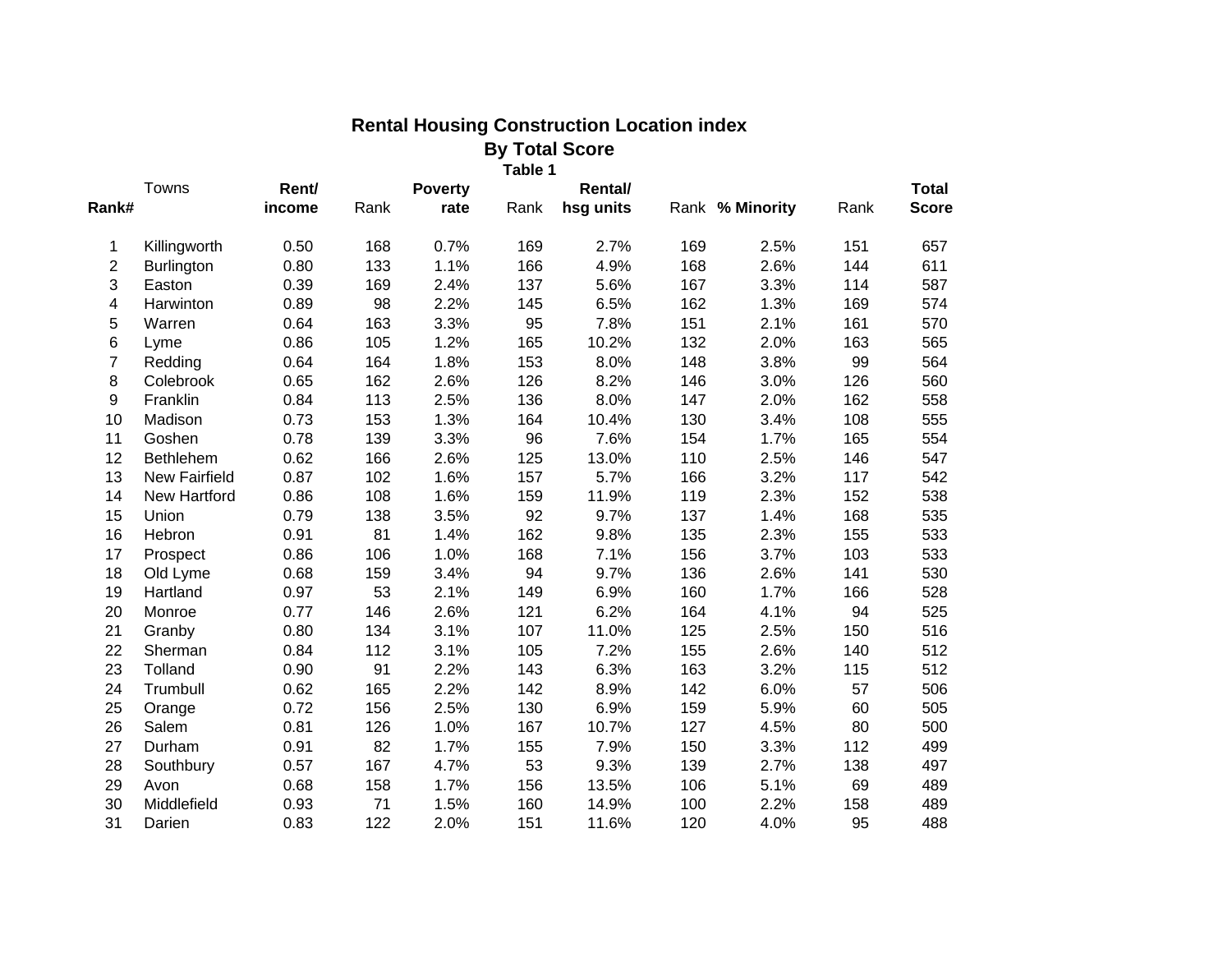| <b>By Total Score</b> |                   |        |      |                |         |           |     |                 |      |              |
|-----------------------|-------------------|--------|------|----------------|---------|-----------|-----|-----------------|------|--------------|
|                       | Towns             | Rent/  |      | <b>Poverty</b> | Table 1 | Rental/   |     |                 |      | <b>Total</b> |
| Rank#                 |                   | income | Rank | rate           | Rank    | hsg units |     | Rank % Minority | Rank | <b>Score</b> |
| 32                    | Columbia          | 0.83   | 120  | 4.2%           | 66      | 6.9%      | 157 | 2.6%            | 143  | 486          |
| 33                    | Ridgefield        | 0.77   | 144  | 2.3%           | 138     | 13.9%     | 104 | 3.9%            | 97   | 483          |
| 34                    | Bethany           | 0.80   | 130  | 2.6%           | 128     | 7.6%      | 153 | 5.0%            | 70   | 481          |
| 35                    | Weston            | 0.92   | 75   | 1.9%           | 152     | 5.9%      | 165 | 4.3%            | 87   | 479          |
| 36                    | Woodbridge        | 0.66   | 161  | 2.3%           | 140     | 9.2%      | 140 | 8.7%            | 36   | 477          |
| 37                    | Oxford            | 1.05   | 25   | 2.1%           | 148     | 7.9%      | 149 | 2.3%            | 154  | 476          |
| 38                    | Scotland          | 0.83   | 123  | 4.7%           | 56      | 9.2%      | 141 | 2.3%            | 153  | 473          |
| 39                    | Wolcott           | 0.83   | 121  | 2.6%           | 127     | 11.5%     | 121 | 3.8%            | 101  | 470          |
| 40                    | Marlborough       | 1.02   | 35   | 2.1%           | 147     | 9.4%      | 138 | 2.5%            | 148  | 468          |
| 41                    | North Branford    | 0.72   | 155  | 1.6%           | 158     | 29.8%     | 33  | 3.1%            | 122  | 468          |
| 42                    | Guilford          | 0.75   | 151  | 3.0%           | 111     | 13.3%     | 108 | 4.0%            | 96   | 466          |
| 43                    | South Windsor     | 0.77   | 145  | 1.8%           | 154     | 10.5%     | 128 | 8.5%            | 38   | 465          |
| 44                    | Middlebury        | 0.91   | 84   | 2.7%           | 118     | 10.3%     | 131 | 2.9%            | 130  | 463          |
| 45                    | Barkhamsted       | 0.93   | 70   | 3.0%           | 108     | 12.2%     | 117 | 1.5%            | 167  | 462          |
| 46                    | Cornwall          | 0.93   | 69   | 3.0%           | 112     | 10.0%     | 134 | 2.5%            | 147  | 462          |
| 47                    | <b>Berlin</b>     | 0.92   | 77   | 2.5%           | 134     | 11.2%     | 122 | 3.0%            | 127  | 460          |
| 48                    | Lebanon           | 0.96   | 58   | 2.3%           | 139     | 8.8%      | 143 | 3.1%            | 120  | 460          |
| 49                    | Haddam            | 0.79   | 137  | 3.5%           | 89      | 12.9%     | 112 | 3.1%            | 118  | 456          |
| 50                    | Wilton            | 0.85   | 109  | 2.9%           | 114     | 8.8%      | 144 | 4.5%            | 82   | 449          |
| 51                    | Simsbury          | 0.81   | 129  | 2.2%           | 146     | 15.7%     | 95  | 4.7%            | 77   | 447          |
| 52                    | Chester           | 0.83   | 118  | 1.3%           | 163     | 24.1%     | 49  | 3.2%            | 116  | 446          |
| 53                    | Fairfield         | 0.67   | 160  | 2.7%           | 120     | 16.2%     | 90  | 4.7%            | 75   | 445          |
| 54                    | New Canaan        | 0.77   | 147  | 2.5%           | 131     | 16.1%     | 91  | 4.7%            | 74   | 443          |
| 55                    | <b>Bolton</b>     | 0.96   | 56   | 2.6%           | 124     | 14.2%     | 103 | 2.3%            | 157  | 440          |
| 56                    | Lisbon            | 0.89   | 97   | 3.1%           | 104     | 11.1%     | 124 | 3.3%            | 113  | 438          |
| 57                    | North Haven       | 0.79   | 136  | 3.5%           | 91      | 8.3%      | 145 | 5.7%            | 62   | 434          |
| 58                    | Westport          | 0.81   | 127  | 2.6%           | 129     | 13.5%     | 105 | 4.8%            | 73   | 434          |
| 59                    | East Haddam       | 0.96   | 57   | 2.9%           | 113     | 11.2%     | 123 | 2.7%            | 135  | 428          |
| 60                    | Kent              | 0.73   | 154  | 3.1%           | 106     | 19.3%     | 69  | 4.2%            | 91   | 420          |
| 61                    | <b>Brookfield</b> | 0.92   | 72   | 2.3%           | 141     | 10.4%     | 129 | 4.7%            | 76   | 418          |
| 62                    | East Granby       | 0.90   | 88   | 1.5%           | 161     | 17.2%     | 85  | 4.4%            | 83   | 417          |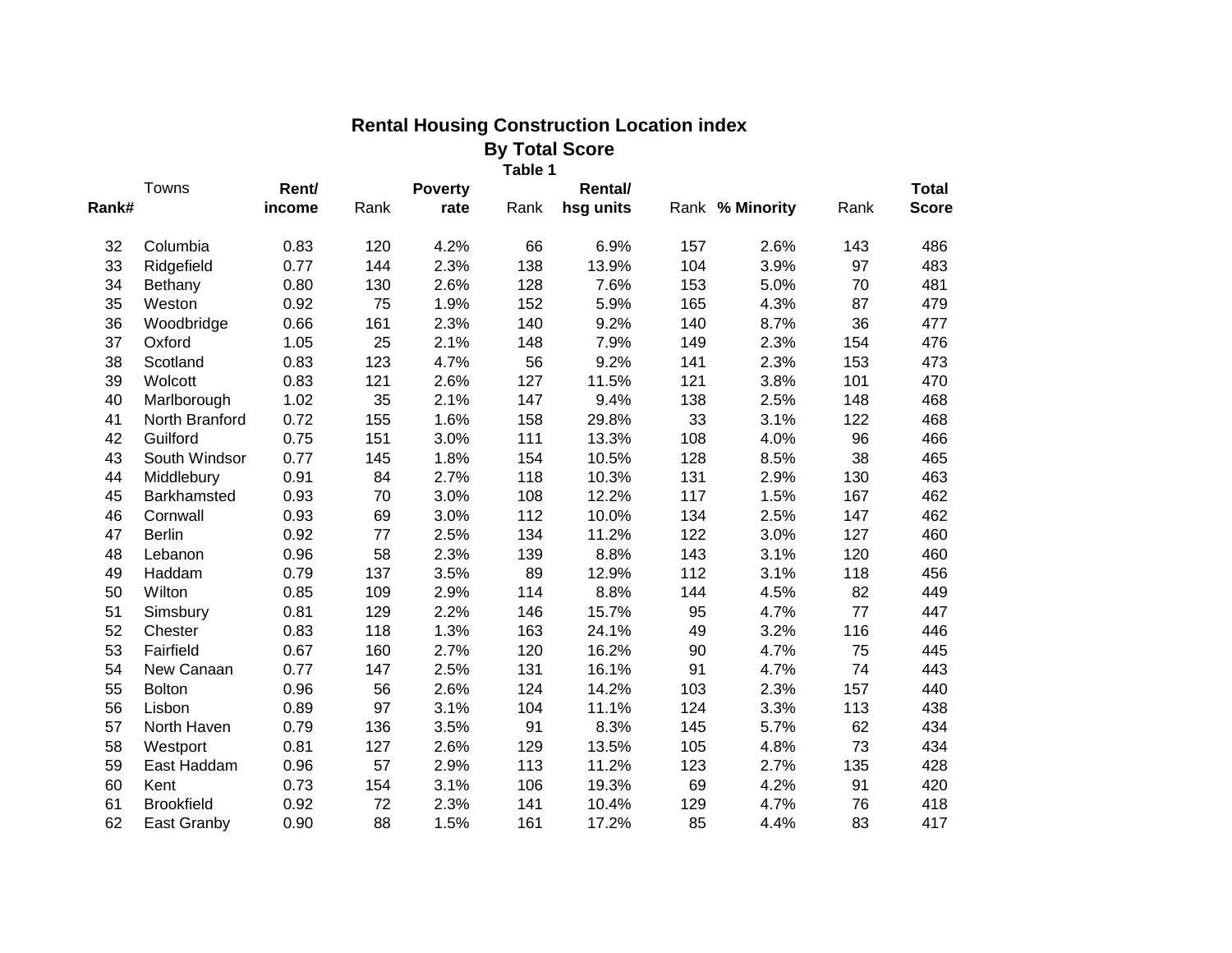| <b>By Total Score</b> |                     |        |                         |                |         |           |     |                 |      |              |
|-----------------------|---------------------|--------|-------------------------|----------------|---------|-----------|-----|-----------------|------|--------------|
|                       | Towns               | Rent/  |                         | <b>Poverty</b> | Table 1 | Rental/   |     |                 |      | <b>Total</b> |
| Rank#                 |                     | income | Rank                    | rate           | Rank    | hsg units |     | Rank % Minority | Rank | <b>Score</b> |
| 63                    | <b>Essex</b>        | 0.92   | 76                      | 2.8%           | 116     | 19.7%     | 68  | 2.3%            | 156  | 416          |
| 64                    | Old Saybrook        | 0.68   | 157                     | 4.5%           | 57      | 12.9%     | 111 | 4.3%            | 88   | 413          |
| 65                    | Woodstock           | 0.90   | 94                      | 4.2%           | 63      | 13.4%     | 107 | 2.6%            | 142  | 406          |
| 66                    | Roxbury             | 0.99   | 40                      | 3.9%           | 78      | 7.8%      | 152 | 2.8%            | 133  | 403          |
| 67                    | Coventry            | 0.91   | 83                      | 3.7%           | 82      | 12.4%     | 114 | 3.1%            | 123  | 402          |
| 68                    | Cheshire            | 0.80   | 135                     | 2.6%           | 123     | 12.7%     | 113 | 10.6%           | 30   | 401          |
| 69                    | Glastonbury         | 0.84   | 115                     | 2.1%           | 150     | 17.7%     | 83  | 6.9%            | 49   | 397          |
| 70                    | Canton              | 0.93   | 68                      | 2.7%           | 119     | 18.0%     | 78  | 2.9%            | 131  | 396          |
| 71                    | <b>Bridgewater</b>  | 1.19   | 5                       | 4.1%           | 71      | 6.8%      | 161 | 2.5%            | 149  | 386          |
| 72                    | Sharon              | 0.78   | 141                     | 7.0%           | 27      | 15.0%     | 99  | 3.1%            | 119  | 386          |
| 73                    | Woodbury            | 0.78   | 142                     | 4.5%           | 58      | 23.8%     | 50  | 2.8%            | 134  | 384          |
| 74                    | Eastford            | 0.87   | 101                     | 5.9%           | 35      | 16.9%     | 88  | 2.2%            | 159  | 383          |
| 75                    | No. Stonington      | 0.84   | 110                     | 4.7%           | 54      | 17.0%     | 87  | 2.9%            | 129  | 380          |
| 76                    | Watertown           | 0.94   | 63                      | 2.2%           | 144     | 20.1%     | 67  | 3.5%            | 106  | 380          |
| 77                    | <b>Morris</b>       | 0.89   | 96                      | 6.3%           | 33      | 15.2%     | 96  | 2.5%            | 145  | 370          |
| 78                    | Preston             | 0.90   | 89                      | 3.3%           | 97      | 15.1%     | 98  | 4.4%            | 84   | 368          |
| 79                    | East Lyme           | 0.81   | 128                     | 2.5%           | 132     | 18.0%     | 79  | 12.7%           | 27   | 366          |
| 80                    | Andover             | 1.19   | $\overline{\mathbf{4}}$ | 2.5%           | 135     | 12.2%     | 116 | 3.4%            | 110  | 365          |
| 81                    | Norfolk             | 0.91   | 87                      | 4.0%           | 73      | 15.2%     | 97  | 3.5%            | 107  | 364          |
| 82                    | Clinton             | 0.82   | 124                     | 4.2%           | 65      | 17.9%     | 81  | 4.2%            | 93   | 363          |
| 83                    | Bozrah              | 0.91   | 78                      | 3.6%           | 85      | 15.8%     | 94  | 3.6%            | 104  | 361          |
| 84                    | Hampton             | 1.06   | 21                      | 3.5%           | 90      | 10.1%     | 133 | 3.4%            | 111  | 355          |
| 85                    | Waterford           | 0.77   | 143                     | 4.1%           | 69      | 14.6%     | 101 | 7.6%            | 42   | 355          |
| 86                    | Chaplin             | 1.04   | 30                      | 2.8%           | 115     | 19.1%     | 71  | 2.7%            | 136  | 352          |
| 87                    | Newtown             | 1.19   | 6                       | 3.0%           | 109     | 6.9%      | 158 | 4.9%            | 72   | 345          |
| 88                    | <b>Beacon Falls</b> | 0.83   | 119                     | 5.9%           | 36      | 20.4%     | 65  | 3.0%            | 124  | 344          |
| 89                    | Canaan              | 1.02   | 34                      | 4.7%           | 55      | 11.0%     | 126 | 3.0%            | 128  | 343          |
| 90                    | Ledyard             | 0.74   | 152                     | 4.0%           | 74      | 16.5%     | 89  | 11.8%           | 28   | 343          |
| 91                    | Southington         | 0.94   | 60                      | 3.2%           | 100     | 18.1%     | 77  | 3.6%            | 105  | 342          |
| 92                    | Thomaston           | 0.94   | 67                      | 4.1%           | 67      | 25.2%     | 46  | 2.1%            | 160  | 340          |
| 93                    | Litchfield          | 0.95   | 59                      | 4.0%           | 77      | 18.4%     | 76  | 3.0%            | 125  | 337          |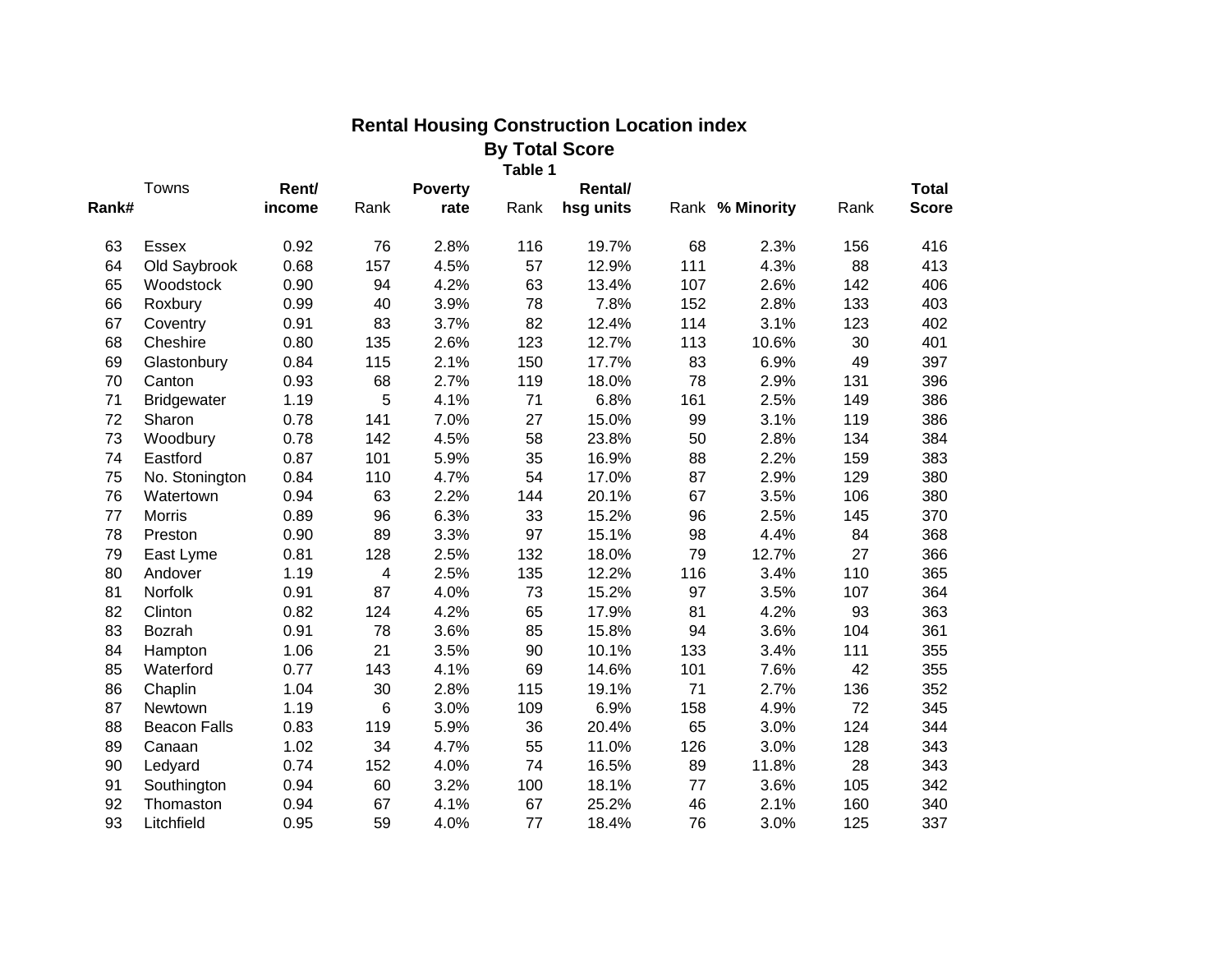|       | <b>By Total Score</b><br>Table 1 |        |      |                |      |           |     |                 |                |              |  |
|-------|----------------------------------|--------|------|----------------|------|-----------|-----|-----------------|----------------|--------------|--|
|       | Towns                            | Rent/  |      | <b>Poverty</b> |      | Rental/   |     |                 |                | <b>Total</b> |  |
| Rank# |                                  | income | Rank | rate           | Rank | hsg units |     | Rank % Minority | Rank           | <b>Score</b> |  |
| 94    | East Hampton                     | 0.90   | 93   | 3.0%           | 110  | 18.0%     | 80  | 6.6%            | 52             | 335          |  |
| 95    | Shelton                          | 0.91   | 79   | 3.2%           | 103  | 17.5%     | 84  | 5.6%            | 65             | 331          |  |
| 96    | Cromwell                         | 0.81   | 125  | 3.2%           | 99   | 23.1%     | 57  | 6.9%            | 48             | 329          |  |
| 97    | Colchester                       | 0.94   | 62   | 2.6%           | 122  | 21.2%     | 62  | 4.5%            | 81             | 327          |  |
| 98    | Newington                        | 0.83   | 116  | 3.4%           | 93   | 18.9%     | 73  | 7.5%            | 44             | 326          |  |
| 99    | Rocky Hill                       | 0.76   | 148  | 2.7%           | 117  | 32.8%     | 25  | 9.8%            | 35             | 325          |  |
| 100   | Canterbury                       | 1.12   | 13   | 4.5%           | 59   | 12.2%     | 115 | 2.7%            | 137            | 324          |  |
| 101   | Washington                       | 1.01   | 37   | 3.2%           | 101  | 15.8%     | 93  | 4.3%            | 85             | 316          |  |
| 102   | <b>Branford</b>                  | 0.76   | 149  | 4.1%           | 70   | 29.4%     | 35  | 6.0%            | 58             | 312          |  |
| 103   | Milford                          | 0.84   | 114  | 3.7%           | 81   | 21.6%     | 60  | 6.4%            | 54             | 309          |  |
| 104   | Farmington                       | 0.75   | 150  | 4.4%           | 60   | 23.7%     | 53  | 7.1%            | 45             | 308          |  |
| 105   | Ellington                        | 0.91   | 80   | 3.6%           | 84   | 28.6%     | 38  | 3.8%            | 102            | 304          |  |
| 106   | Suffield                         | 0.91   | 86   | 3.2%           | 102  | 17.1%     | 86  | 11.3%           | 29             | 303          |  |
| 107   | Voluntown                        | 1.01   | 36   | 4.8%           | 52   | 14.5%     | 102 | 3.4%            | 109            | 299          |  |
| 108   | Thompson                         | 1.12   | 11   | 5.4%           | 41   | 17.9%     | 82  | 2.0%            | 164            | 298          |  |
| 109   | Plymouth                         | 1.06   | 19   | 4.0%           | 72   | 20.3%     | 66  | 2.7%            | 139            | 296          |  |
| 110   | Salisbury                        | 0.84   | 111  | 7.5%           | 20   | 18.6%     | 75  | 4.2%            | 89             | 295          |  |
| 111   | Pomfret                          | 0.98   | 49   | 4.1%           | 68   | 25.5%     | 45  | 2.8%            | 132            | 294          |  |
| 112   | Wallingford                      | 0.90   | 92   | 3.6%           | 87   | 26.2%     | 42  | 5.2%            | 68             | 289          |  |
| 113   | Windsor                          | 0.83   | 117  | 3.6%           | 86   | 18.7%     | 74  | 34.9%           | $\overline{7}$ | 284          |  |
| 114   | Somers                           | 0.97   | 54   | 3.6%           | 88   | 12.0%     | 118 | 17.0%           | 19             | 279          |  |
| 115   | Greenwich                        | 0.80   | 131  | 4.0%           | 75   | 29.3%     | 36  | 10.0%           | 33             | 275          |  |
| 116   | Montville                        | 0.86   | 107  | 3.8%           | 79   | 20.8%     | 63  | 14.0%           | 26             | 275          |  |
| 117   | Stonington                       | 0.91   | 85   | 4.9%           | 51   | 25.9%     | 44  | 4.2%            | 92             | 272          |  |
| 118   | <b>Bethel</b>                    | 1.00   | 39   | 2.5%           | 133  | 22.9%     | 58  | 7.6%            | 41             | 271          |  |
| 119   | Wethersfield                     | 0.90   | 95   | 4.4%           | 61   | 21.7%     | 59  | 6.8%            | 50             | 265          |  |
| 120   | Deep River                       | 0.88   | 99   | 5.1%           | 47   | 23.8%     | 51  | 5.4%            | 66             | 263          |  |
| 121   | Enfield                          | 0.90   | 90   | 3.6%           | 83   | 23.3%     | 56  | 10.3%           | 31             | 260          |  |
| 122   | East Haven                       | 0.88   | 100  | 5.2%           | 46   | 26.1%     | 43  | 6.1%            | 56             | 245          |  |
| 123   | North Canaan                     | 0.98   | 48   | 5.6%           | 40   | 13.2%     | 109 | 7.0%            | 46             | 243          |  |
| 124   | Westbrook                        | 1.01   | 38   | 5.2%           | 45   | 19.1%     | 70  | 4.2%            | 90             | 243          |  |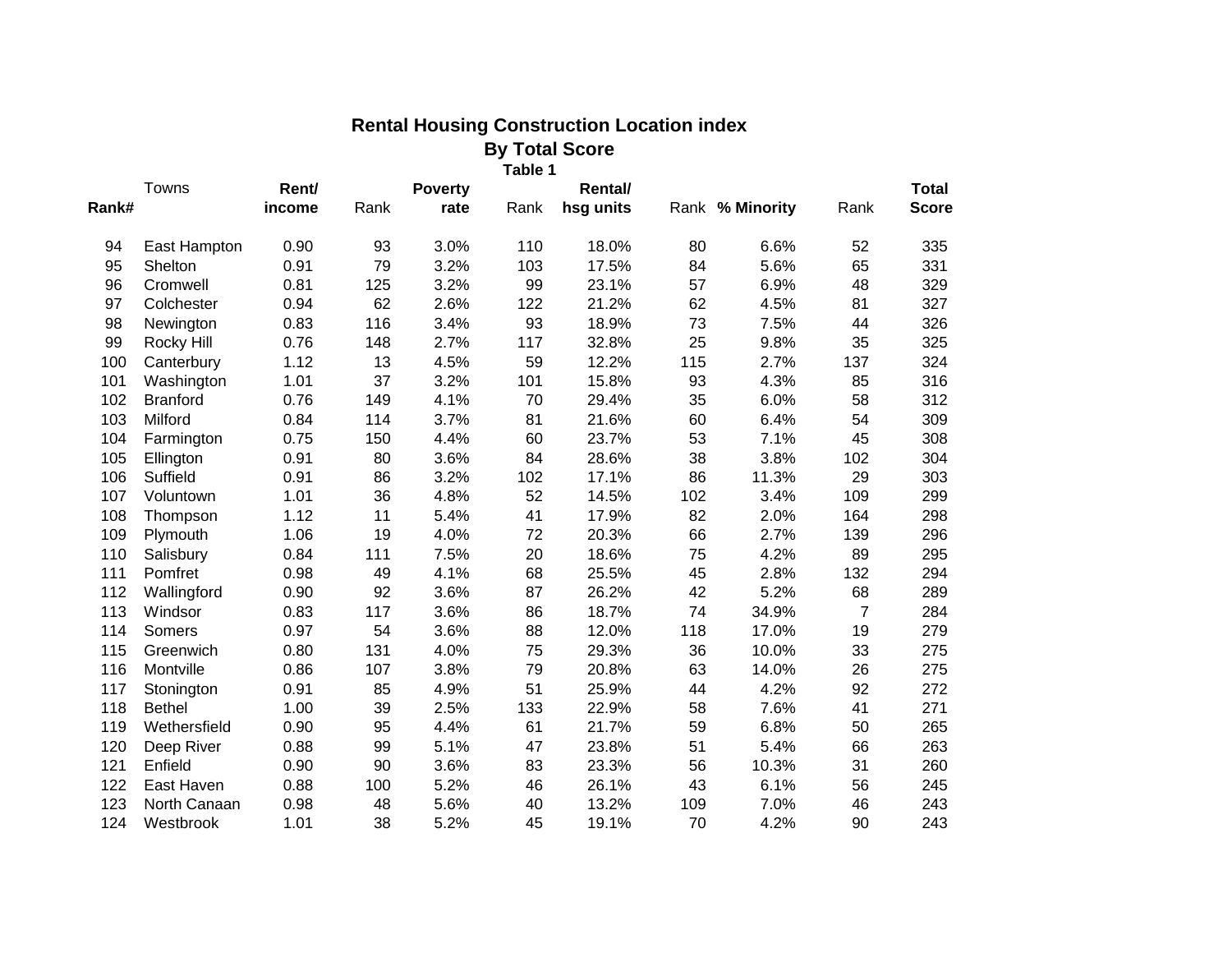| <b>By Total Score</b><br>Table 1 |                      |        |                                    |       |      |           |                  |                 |                |              |
|----------------------------------|----------------------|--------|------------------------------------|-------|------|-----------|------------------|-----------------|----------------|--------------|
|                                  | Towns                |        | Rent/<br><b>Poverty</b><br>Rental/ |       |      |           |                  |                 |                | <b>Total</b> |
| Rank#                            |                      | income | Rank                               | rate  | Rank | hsg units |                  | Rank % Minority | Rank           | <b>Score</b> |
| 125                              | Stafford             | 1.05   | 23                                 | 5.4%  | 42   | 23.4%     | 55               | 3.1%            | 121            | 241          |
| 126                              | Sterling             | 1.12   | 12                                 | 6.0%  | 34   | 16.0%     | 92               | 3.8%            | 100            | 238          |
| 127                              | <b>New Milford</b>   | 1.12   | 10                                 | 3.3%  | 98   | 20.7%     | 64               | 5.7%            | 63             | 235          |
| 128                              | <b>West Hartford</b> | 0.86   | 103                                | 4.2%  | 64   | 27.3%     | 40               | 14.0%           | 25             | 232          |
| 129                              | <b>Windsor Locks</b> | 0.94   | 65                                 | 4.3%  | 62   | 23.6%     | 54               | 7.5%            | 43             | 224          |
| 130                              | Ashford              | 0.99   | 45                                 | 5.9%  | 37   | 24.2%     | 48               | 4.3%            | 86             | 216          |
| 131                              | Bloomfield           | 0.78   | 140                                | 7.4%  | 22   | 23.7%     | 52               | 60.0%           | $\overline{2}$ | 216          |
| 132                              | East Windsor         | 0.92   | 73                                 | 4.0%  | 76   | 32.2%     | 26               | 8.5%            | 37             | 212          |
| 133                              | Portland             | 1.03   | 32                                 | 5.1%  | 48   | 21.4%     | 61               | 4.9%            | 71             | 212          |
| 134                              | Plainfield           | 0.98   | 50                                 | 6.9%  | 28   | 29.7%     | 34               | 3.9%            | 98             | 210          |
| 135                              | Seymour              | 1.06   | 20                                 | 3.7%  | 80   | 27.7%     | 39               | 5.3%            | 67             | 206          |
| 136                              | Sprague              | 0.94   | 66                                 | 6.4%  | 31   | 31.3%     | 30               | 4.6%            | 79             | 206          |
| 137                              | Stratford            | 0.94   | 61                                 | 4.9%  | 50   | 19.0%     | 72               | 15.2%           | 23             | 206          |
| 138                              | Hamden               | 0.80   | 132                                | 7.3%  | 23   | 31.2%     | 32               | 22.7%           | 15             | 202          |
| 139                              | Griswold             | 0.99   | 43                                 | 5.2%  | 44   | 26.6%     | 41               | 5.7%            | 61             | 189          |
| 140                              | Plainville           | 1.05   | 24                                 | 5.0%  | 49   | 29.2%     | 37               | 6.5%            | 53             | 163          |
| 141                              | Naugatuck            | 0.96   | 55                                 | 6.4%  | 32   | 32.0%     | 29               | 8.2%            | 40             | 156          |
| 142                              | Winchester           | 1.04   | 29                                 | 6.6%  | 29   | 31.2%     | 31               | 5.6%            | 64             | 153          |
| 143                              | Manchester           | 0.86   | 104                                | 7.8%  | 17   | 41.8%     | 13               | 17.2%           | 18             | 152          |
| 144                              | Brooklyn             | 1.14   | 8                                  | 5.3%  | 43   | 24.3%     | 47               | 6.8%            | 51             | 149          |
| 145                              | Torrington           | 0.99   | 44                                 | 7.2%  | 25   | 32.2%     | 27               | 7.0%            | 47             | 143          |
| 146                              | Willington           | 0.98   | 46                                 | 13.2% | 8    | 33.7%     | 24               | 5.9%            | 59             | 137          |
| 147                              | Groton               | 0.94   | 64                                 | 5.7%  | 39   | 45.3%     | $\boldsymbol{9}$ | 16.4%           | 21             | 133          |
| 148                              | Vernon               | 0.99   | 41                                 | 5.8%  | 38   | 41.4%     | 15               | 10.0%           | 32             | 126          |
| 149                              | Putnam               | 1.21   | 3                                  | 7.5%  | 21   | 40.2%     | 16               | 4.7%            | 78             | 118          |
| 150                              | Killingly            | 1.07   | 17                                 | 8.5%  | 14   | 32.0%     | 28               | 6.3%            | 55             | 114          |
| 151                              | West Haven           | 0.92   | 74                                 | 8.5%  | 13   | 42.3%     | 11               | 25.9%           | 13             | 111          |
| 152                              | <b>Bristol</b>       | 1.09   | 14                                 | 6.5%  | 30   | 36.2%     | 22               | 8.4%            | 39             | 105          |
| 153                              | Middletown           | 0.98   | 51                                 | 7.3%  | 24   | 45.7%     | 8                | 20.0%           | 16             | 99           |
| 154                              | Derby                | 1.04   | 27                                 | 8.2%  | 15   | 39.4%     | 19               | 9.9%            | 34             | 95           |
| 155                              | Mansfield            | 1.04   | 31                                 | 8.7%  | 12   | 35.8%     | 23               | 16.1%           | 22             | 88           |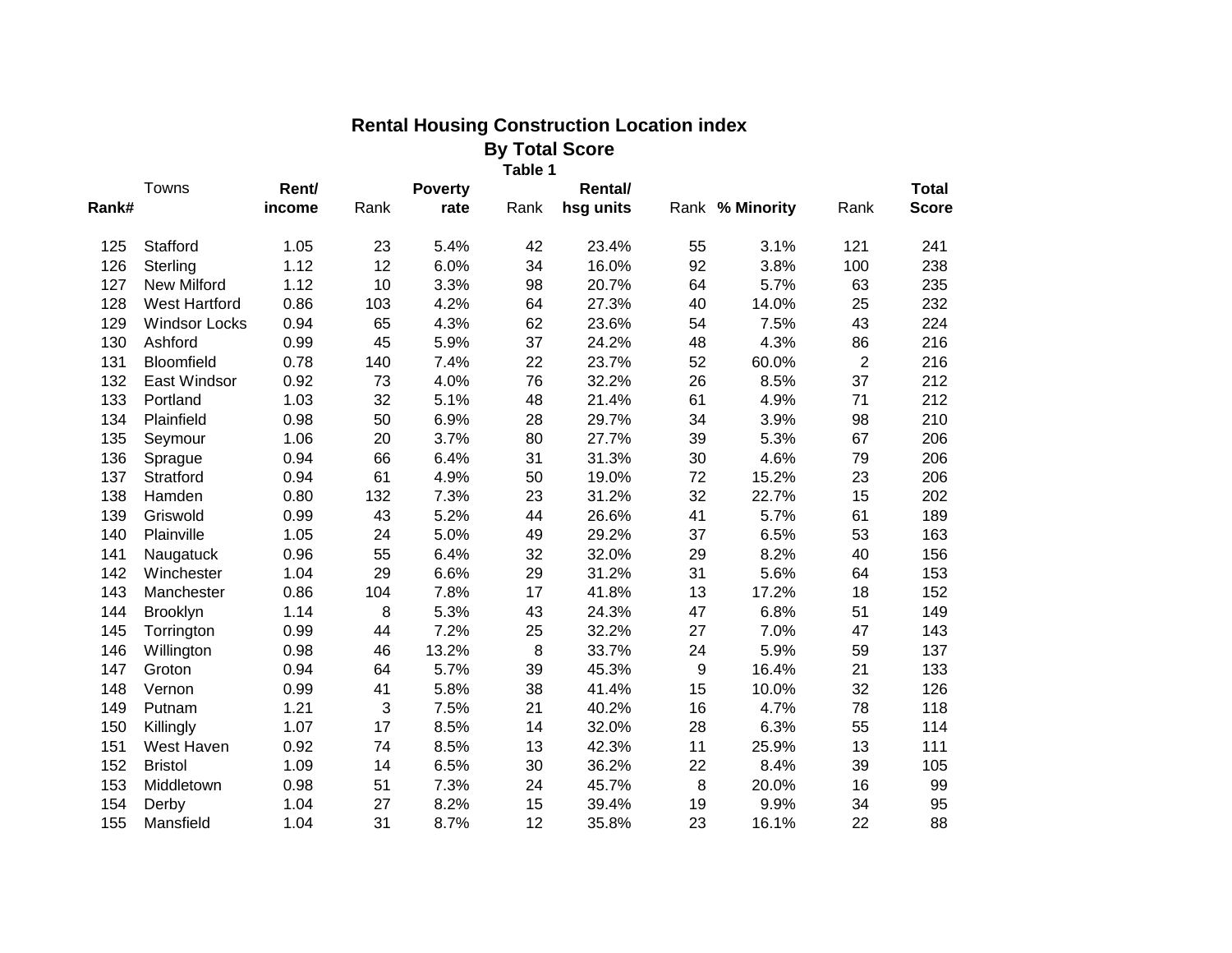| <b>Rental Housing Construction Location index</b> |
|---------------------------------------------------|
| <b>By Total Score</b>                             |

 **Table 1**

| Rent/              |                      | <b>Poverty</b> |      | <b>Rental</b> |    |                 |      | Total        |
|--------------------|----------------------|----------------|------|---------------|----|-----------------|------|--------------|
| income             | Rank                 | rate           | Rank | hsg units     |    | Rank % Minority | Rank | <b>Score</b> |
| 1.04               | 28                   | 7.5%           | 19   | 41.9%         | 12 | 14.5%           | 24   | 83           |
| 0.99               | 42                   | 11.3%          | 9    | 43.2%         | 10 | 16.9%           | 20   | 81           |
| 1.03               | 33                   | 10.8%          | 10   | 37.3%         | 20 | 19.8%           | 17   | 80           |
| 1.07               | 18                   | 7.6%           | 18   | 39.8%         | 18 | 24.0%           | 14   | 68           |
| New London<br>0.98 | 47                   | 14.2%          | 7    | 54.6%         | 3  | 36.5%           | 5    | 62           |
| 1.05               | 22                   | 7.9%           | 16   | 41.5%         | 14 | 30.2%           | 10   | 62           |
| 1.04               | 26                   | 10.2%          | 11   | 40.0%         | 17 | 35.3%           | 6    | 60           |
| 1.21               | 2                    | 7.2%           | 26   | 36.8%         | 21 | 26.1%           | 11   | 60           |
| 0.98               | 52                   | 22.3%          | 2    | 62.6%         | 2  | 56.5%           | 3    | 59           |
| 1.08               | 15                   | 15.6%          | 6    | 47.5%         | 7  | 32.9%           | 8    | 36           |
| 1.07               | 16                   | 17.9%          | 3    | 52.4%         | 5  | 55.0%           | 4    | 28           |
| 1.13               | 9                    | 15.8%          | 5    | 52.4%         | 4  | 30.6%           | 9    | 27           |
| 1.21               | 1                    | 15.8%          | 4    | 47.7%         | 6  | 26.0%           | 12   | 23           |
| 1.16               | 7                    | 29.4%          |      | 66.9%         |    | 72.3%           |      | 10           |
|                    | <b>East Hartford</b> |                |      |               |    |                 |      |              |

Source: Census 2000 Prepared by CHFA Planning Department 9/28/04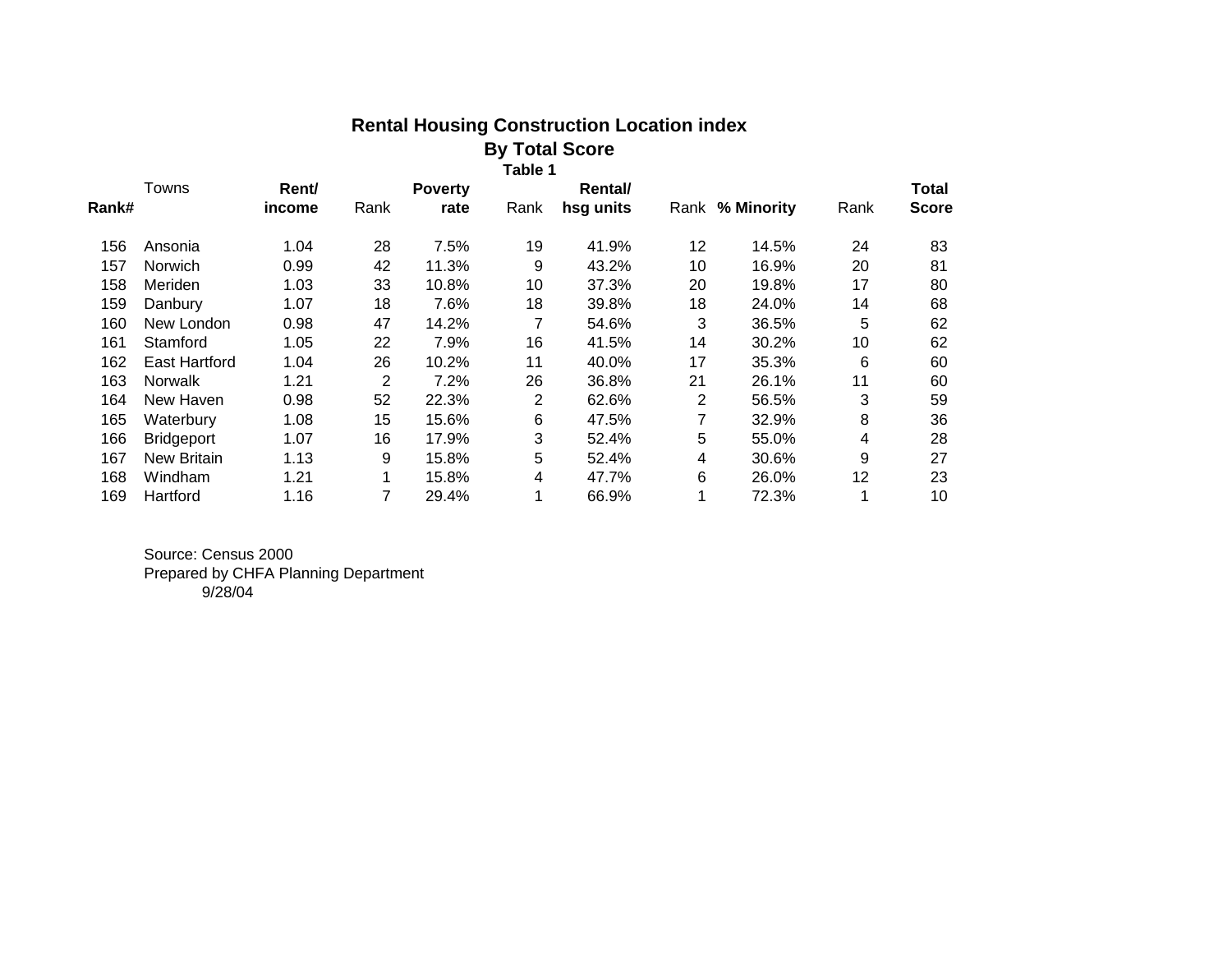|                  |                      |        |                |        | Table 2 |                |     |               |     |                  |
|------------------|----------------------|--------|----------------|--------|---------|----------------|-----|---------------|-----|------------------|
|                  |                      | Rent/  | Boarded/       |        |         | <b>Poverty</b> |     | $%$ of        |     |                  |
|                  | Rank# Towns          | income | Rank           | vacant | Rank    | rate           |     | Rank Crowding |     | Rank Total Score |
| 1                | New Haven            | 0.98   | 52             | 10.36  | 168     | 22.3%          | 168 | 6.01%         | 165 | 553              |
| $\overline{2}$   | West Haven           | 0.92   | 74             | 4.99   | 150     | 8.5%           | 157 | 4.25%         | 160 | 541              |
| 3                | New London           | 0.98   | 47             | 9.88   | 167     | 14.2%          | 163 | 4.20%         | 159 | 536              |
| 4                | Hamden               | 0.80   | 132            | 3.44   | 119     | 7.3%           | 147 | 1.73%         | 134 | 532              |
| 5                | Manchester           | 0.86   | 104            | 3.46   | 120     | 7.8%           | 153 | 2.51%         | 150 | 527              |
| $\,6$            | Eastford             | 0.87   | 101            | 4.40   | 140     | 5.9%           | 135 | 2.27%         | 148 | 524              |
| $\overline{7}$   | Norwich              | 0.99   | 42             | 7.64   | 164     | 11.3%          | 161 | 2.58%         | 151 | 518              |
| 8                | Bloomfield           | 0.78   | 140            | 2.66   | 78      | 7.4%           | 148 | 2.38%         | 149 | 515              |
| $\boldsymbol{9}$ | <b>Bridgeport</b>    | 1.07   | 16             | 7.04   | 163     | 17.9%          | 167 | 7.91%         | 168 | 514              |
| 10               | Hartford             | 1.16   | $\overline{7}$ | 10.83  | 169     | 29.4%          | 169 | 10.33%        | 169 | 514              |
| 11               | Meriden              | 1.03   | 33             | 6.46   | 162     | 10.8%          | 160 | 3.13%         | 157 | 512              |
| 12               | Waterbury            | 1.08   | 15             | 8.59   | 166     | 15.6%          | 164 | 4.35%         | 161 | 506              |
| 13               | New Britain          | 1.13   | 9              | 8.02   | 165     | 15.8%          | 165 | 5.30%         | 163 | 502              |
| 14               | Groton               | 0.94   | 64             | 4.55   | 145     | 5.7%           | 131 | 2.71%         | 154 | 494              |
| 15               | Windham              | 1.21   | $\mathbf{1}$   | 6.03   | 159     | 15.8%          | 166 | 5.81%         | 164 | 490              |
| 16               | <b>East Hartford</b> | 1.04   | 26             | 4.56   | 146     | 10.2%          | 159 | 3.94%         | 158 | 489              |
| 17               | Middletown           | 0.98   | 51             | 4.99   | 149     | 7.3%           | 146 | 1.79%         | 136 | 482              |
| 18               | Sprague              | 0.94   | 66             | 3.95   | 132     | 6.4%           | 139 | 1.98%         | 141 | 478              |
| 19               | Plainfield           | 0.98   | 50             | 3.74   | 130     | 6.9%           | 142 | 2.79%         | 155 | 477              |
| 20               | Ansonia              | 1.04   | 28             | 5.05   | 152     | 7.5%           | 151 | 2.05%         | 144 | 475              |
| 21               | Montville            | 0.86   | 107            | 3.53   | 123     | 3.8%           | 91  | 2.61%         | 153 | 474              |
| 22               | Naugatuck            | 0.96   | 55             | 3.86   | 131     | 6.4%           | 138 | 2.11%         | 146 | 470              |
| 23               | Woodstock            | 0.90   | 94             | 3.68   | 129     | 4.2%           | 107 | 1.92%         | 139 | 469              |
| 24               | Greenwich            | 0.80   | 131            | 3.10   | 102     | 4.0%           | 95  | 1.91%         | 138 | 466              |
| 25               | Old Saybrook         | 0.68   | 157            | 4.24   | 136     | 4.5%           | 113 | 0.74%         | 59  | 465              |
| 26               | Torrington           | 0.99   | 44             | 5.95   | 158     | 7.2%           | 145 | 1.42%         | 116 | 463              |
| 27               | Winchester           | 1.04   | 29             | 4.63   | 147     | 6.6%           | 141 | 2.08%         | 145 | 462              |
| 28               | Southbury            | 0.57   | 167            | 3.15   | 105     | 4.7%           | 117 | 0.87%         | 71  | 460              |
| 29               | North Canaan         | 0.98   | 48             | 3.53   | 124     | 5.6%           | 130 | 2.83%         | 156 | 458              |
| 30               | Bethlehem            | 0.62   | 166            | 3.96   | 133     | 2.6%           | 45  | 1.28%         | 109 | 453              |
| 31               | <b>Beacon Falls</b>  | 0.83   | 119            | 3.04   | 98      | 5.9%           | 134 | 1.18%         | 101 | 452              |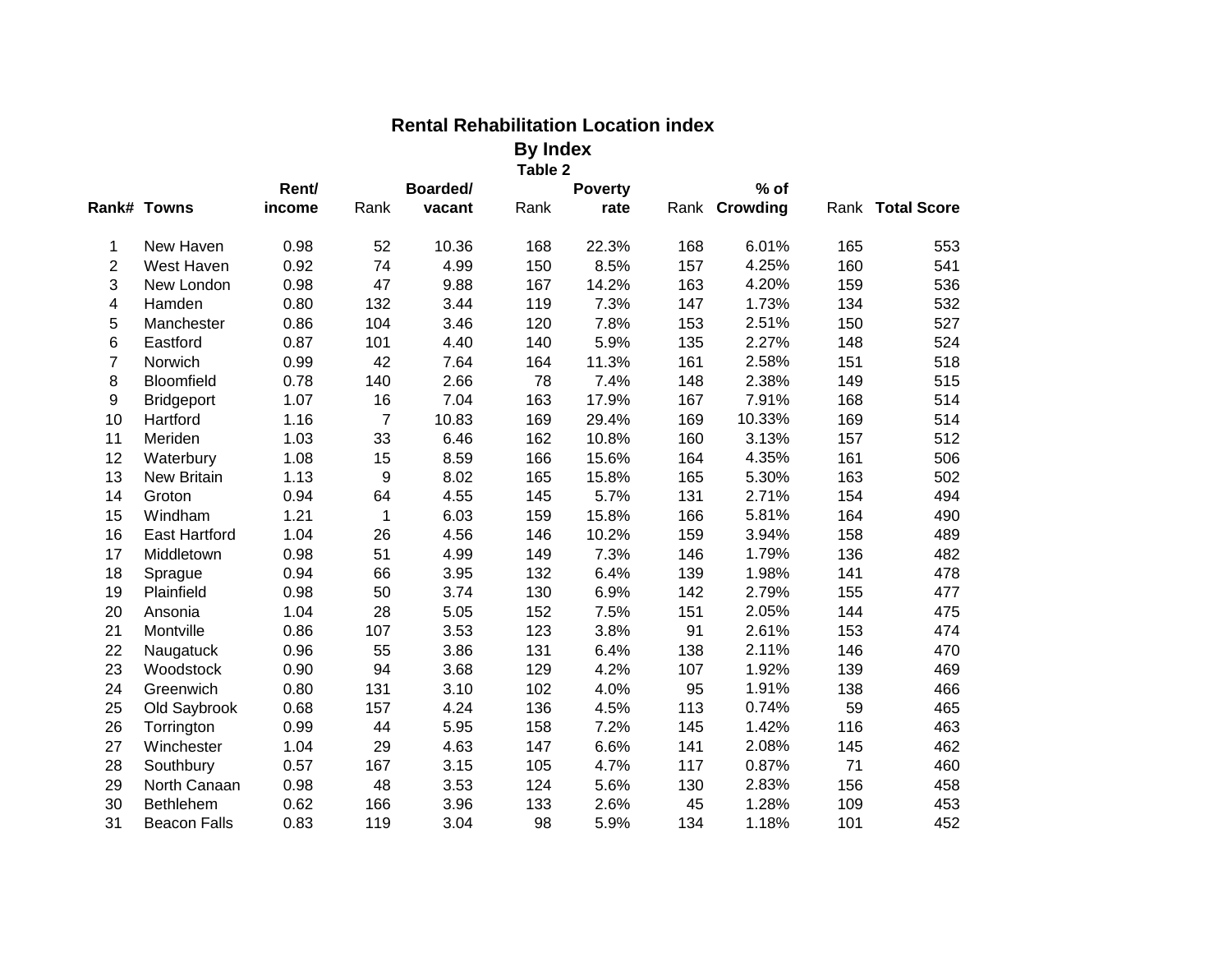|    |                      |        |          |        | Table 2 |                |     |               |     |                  |
|----|----------------------|--------|----------|--------|---------|----------------|-----|---------------|-----|------------------|
|    |                      | Rent/  | Boarded/ |        |         | <b>Poverty</b> |     | $%$ of        |     |                  |
|    | Rank# Towns          | income | Rank     | vacant | Rank    | rate           |     | Rank Crowding |     | Rank Total Score |
| 32 | East Windsor         | 0.92   | 73       | 6.38   | 160     | 4.0%           | 94  | 1.54%         | 123 | 450              |
| 33 | Union                | 0.79   | 138      | 4.41   | 141     | 3.5%           | 78  | 1.05%         | 85  | 442              |
| 34 | Rocky Hill           | 0.76   | 148      | 4.16   | 135     | 2.7%           | 53  | 1.23%         | 103 | 439              |
| 35 | Stamford             | 1.05   | 22       | 2.89   | 95      | 7.9%           | 154 | 7.10%         | 166 | 437              |
| 36 | Scotland             | 0.83   | 123      | 2.25   | 52      | 4.7%           | 114 | 2.17%         | 147 | 436              |
| 37 | Danbury              | 1.07   | 18       | 3.02   | 97      | 7.6%           | 152 | 7.20%         | 167 | 434              |
| 38 | Derby                | 1.04   | 27       | 5.08   | 154     | 8.2%           | 155 | 1.12%         | 95  | 431              |
| 39 | Vernon               | 0.99   | 41       | 4.35   | 138     | 5.8%           | 132 | 1.47%         | 117 | 428              |
| 40 | Waterford            | 0.77   | 143      | 3.33   | 112     | 4.1%           | 101 | 0.86%         | 70  | 426              |
| 41 | Griswold             | 0.99   | 43       | 4.33   | 137     | 5.2%           | 126 | 1.48%         | 118 | 424              |
| 42 | Sharon               | 0.78   | 141      | 3.40   | 117     | 7.0%           | 143 | 0.40%         | 23  | 424              |
| 43 | East Haven           | 0.88   | 100      | 2.78   | 89      | 5.2%           | 124 | 1.27%         | 108 | 421              |
| 44 | <b>Bristol</b>       | 1.09   | 14       | 4.39   | 139     | 6.5%           | 140 | 1.49%         | 119 | 412              |
| 45 | Killingly            | 1.07   | 17       | 5.37   | 156     | 8.5%           | 156 | 1.02%         | 82  | 411              |
| 46 | Willington           | 0.98   | 46       | 2.22   | 50      | 13.2%          | 162 | 2.59%         | 152 | 410              |
| 47 | <b>Windsor Locks</b> | 0.94   | 65       | 3.16   | 106     | 4.3%           | 108 | 1.64%         | 131 | 410              |
| 48 | Farmington           | 0.75   | 150      | 2.84   | 93      | 4.4%           | 110 | 0.71%         | 56  | 409              |
| 49 | Enfield              | 0.90   | 90       | 3.27   | 110     | 3.6%           | 87  | 1.52%         | 120 | 407              |
| 50 | <b>Morris</b>        | 0.89   | 96       | 4.49   | 143     | 6.3%           | 137 | 0.44%         | 31  | 407              |
| 51 | Kent                 | 0.73   | 154      | 4.72   | 148     | 3.1%           | 64  | 0.52%         | 40  | 406              |
| 52 | Woodbury             | 0.78   | 142      | 3.15   | 104     | 4.5%           | 112 | 0.62%         | 48  | 406              |
| 53 | Salisbury            | 0.84   | 111      | 3.32   | 111     | 7.5%           | 150 | 0.46%         | 33  | 405              |
| 54 | Milford              | 0.84   | 114      | 2.87   | 94      | 3.7%           | 89  | 1.24%         | 105 | 402              |
| 55 | <b>Branford</b>      | 0.76   | 149      | 2.78   | 90      | 4.1%           | 100 | 0.74%         | 60  | 399              |
| 56 | Old Lyme             | 0.68   | 159      | 3.59   | 125     | 3.4%           | 76  | 0.51%         | 39  | 399              |
| 57 | Clinton              | 0.82   | 124      | 2.76   | 88      | 4.2%           | 105 | 1.01%         | 81  | 398              |
| 58 | <b>West Hartford</b> | 0.86   | 103      | 2.29   | 54      | 4.2%           | 106 | 1.75%         | 135 | 398              |
| 59 | Colebrook            | 0.65   | 162      | 2.74   | 87      | 2.6%           | 44  | 1.24%         | 104 | 397              |
| 60 | Sterling             | 1.12   | 12       | 5.45   | 157     | 6.0%           | 136 | 1.08%         | 91  | 396              |
| 61 | Wallingford          | 0.90   | 92       | 3.06   | 100     | 3.6%           | 83  | 1.53%         | 121 | 396              |
| 62 | Stratford            | 0.94   | 61       | 2.74   | 86      | 4.9%           | 120 | 1.62%         | 126 | 393              |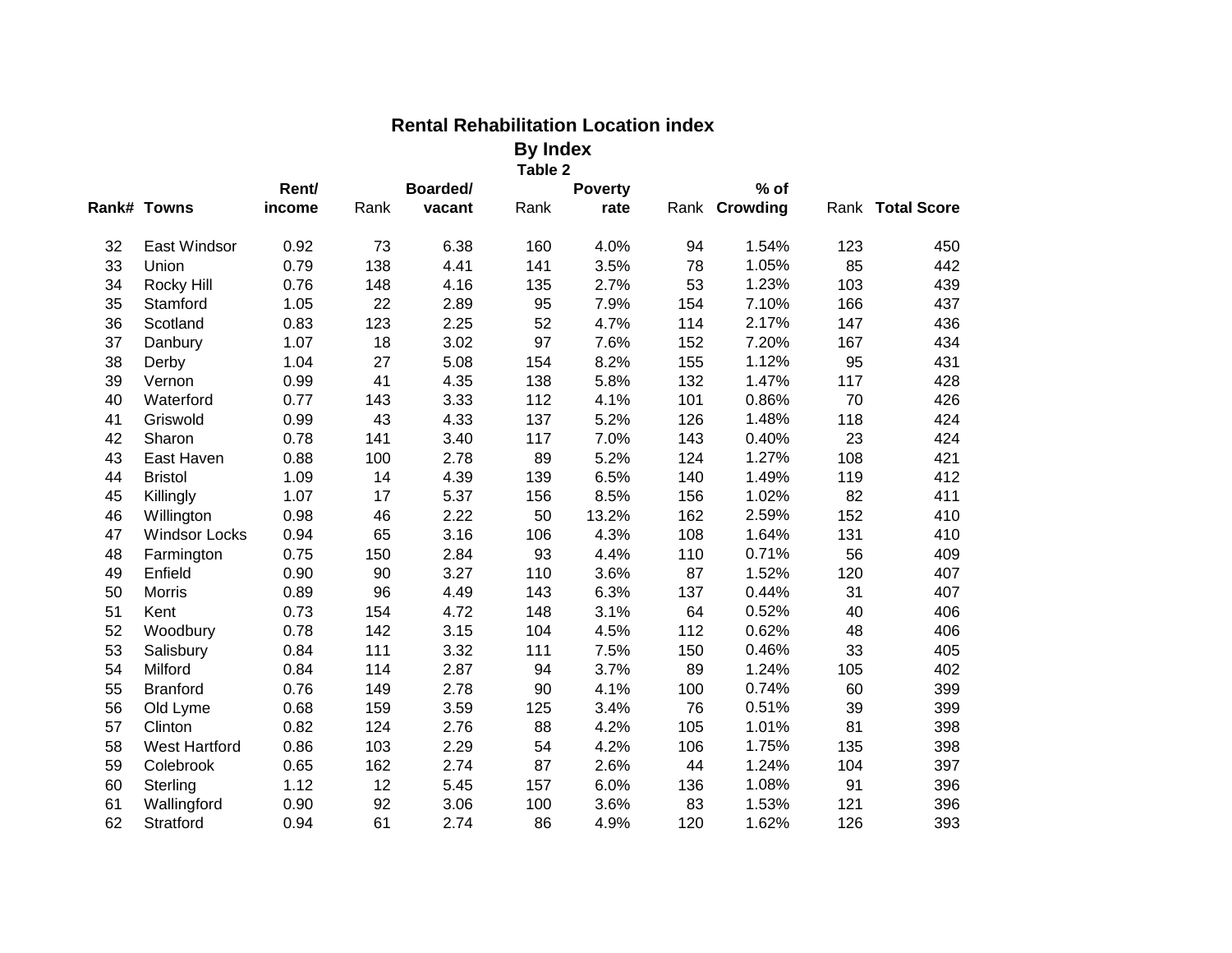|    |                |        |                |          | Table 2 |                |     |               |     |                  |
|----|----------------|--------|----------------|----------|---------|----------------|-----|---------------|-----|------------------|
|    |                | Rent/  |                | Boarded/ |         | <b>Poverty</b> |     | $%$ of        |     |                  |
|    | Rank# Towns    | income | Rank           | vacant   | Rank    | rate           |     | Rank Crowding |     | Rank Total Score |
| 63 | Stonington     | 0.91   | 85             | 4.45     | 142     | 4.9%           | 119 | 0.57%         | 44  | 390              |
| 64 | Stafford       | 1.05   | 23             | 4.49     | 144     | 5.4%           | 128 | 1.08%         | 92  | 387              |
| 65 | Mansfield      | 1.04   | 31             | 2.26     | 53      | 8.7%           | 158 | 2.04%         | 143 | 385              |
| 66 | Essex          | 0.92   | 76             | 3.49     | 122     | 2.8%           | 54  | 1.64%         | 130 | 382              |
| 67 | Goshen         | 0.78   | 139            | 2.56     | 69      | 3.3%           | 74  | 1.13%         | 96  | 378              |
| 68 | No. Stonington | 0.84   | 110            | 2.58     | 73      | 4.7%           | 116 | 0.98%         | 79  | 378              |
| 69 | Deep River     | 0.88   | 99             | 2.46     | 62      | 5.1%           | 123 | 1.10%         | 93  | 377              |
| 70 | Ledyard        | 0.74   | 152            | 1.82     | 30      | 4.0%           | 96  | 1.15%         | 98  | 376              |
| 71 | Canaan         | 1.02   | 34             | 5.08     | 153     | 4.7%           | 115 | 0.90%         | 73  | 375              |
| 72 | Barkhamsted    | 0.93   | 70             | 3.41     | 118     | 3.0%           | 62  | 1.57%         | 124 | 374              |
| 73 | Coventry       | 0.91   | 83             | 2.79     | 91      | 3.7%           | 88  | 1.34%         | 111 | 373              |
| 74 | Windsor        | 0.83   | 117            | 2.20     | 47      | 3.6%           | 84  | 1.59%         | 125 | 373              |
| 75 | East Lyme      | 0.81   | 128            | 3.67     | 128     | 2.5%           | 38  | 0.94%         | 76  | 370              |
| 76 | Thompson       | 1.12   | 11             | 3.64     | 127     | 5.4%           | 129 | 1.21%         | 102 | 369              |
| 77 | New Canaan     | 0.77   | 147            | 3.21     | 108     | 2.5%           | 39  | 0.91%         | 74  | 368              |
| 78 | Plainville     | 1.05   | 24             | 3.19     | 107     | 5.0%           | 121 | 1.37%         | 115 | 367              |
| 79 | Norwalk        | 1.21   | $\overline{2}$ | 2.34     | 58      | 7.2%           | 144 | 5.14%         | 162 | 366              |
| 80 | Westbrook      | 1.01   | 38             | 3.27     | 109     | 5.2%           | 125 | 1.11%         | 94  | 366              |
| 81 | East Haddam    | 0.96   | 57             | 3.36     | 114     | 2.9%           | 57  | 1.89%         | 137 | 365              |
| 82 | Ashford        | 0.99   | 45             | 3.35     | 113     | 5.9%           | 133 | 0.89%         | 72  | 363              |
| 83 | Wethersfield   | 0.90   | 95             | 1.79     | 29      | 4.4%           | 109 | 1.53%         | 122 | 355              |
| 84 | Ellington      | 0.91   | 80             | 2.71     | 83      | 3.6%           | 86  | 1.15%         | 99  | 348              |
| 85 | Warren         | 0.64   | 163            | 2.15     | 45      | 3.3%           | 75  | 0.80%         | 64  | 347              |
| 86 | Cromwell       | 0.81   | 125            | 2.70     | 82      | 3.2%           | 71  | 0.79%         | 63  | 341              |
| 87 | Plymouth       | 1.06   | 19             | 4.15     | 134     | 4.0%           | 98  | 1.06%         | 86  | 337              |
| 88 | Pomfret        | 0.98   | 49             | 2.20     | 46      | 4.1%           | 102 | 1.95%         | 140 | 337              |
| 89 | Thomaston      | 0.94   | 67             | 3.05     | 99      | 4.1%           | 103 | 0.82%         | 67  | 336              |
| 90 | Voluntown      | 1.01   | 36             | 1.92     | 38      | 4.8%           | 118 | 1.68%         | 132 | 324              |
| 91 | Litchfield     | 0.95   | 59             | 3.39     | 116     | 4.0%           | 93  | 0.66%         | 53  | 321              |
| 92 | Putnam         | 1.21   | 3              | 6.45     | 161     | 7.5%           | 149 | 0.24%         | 8   | 321              |
| 93 | Woodbridge     | 0.66   | 161            | 2.01     | 41      | 2.3%           | 30  | 1.06%         | 89  | 321              |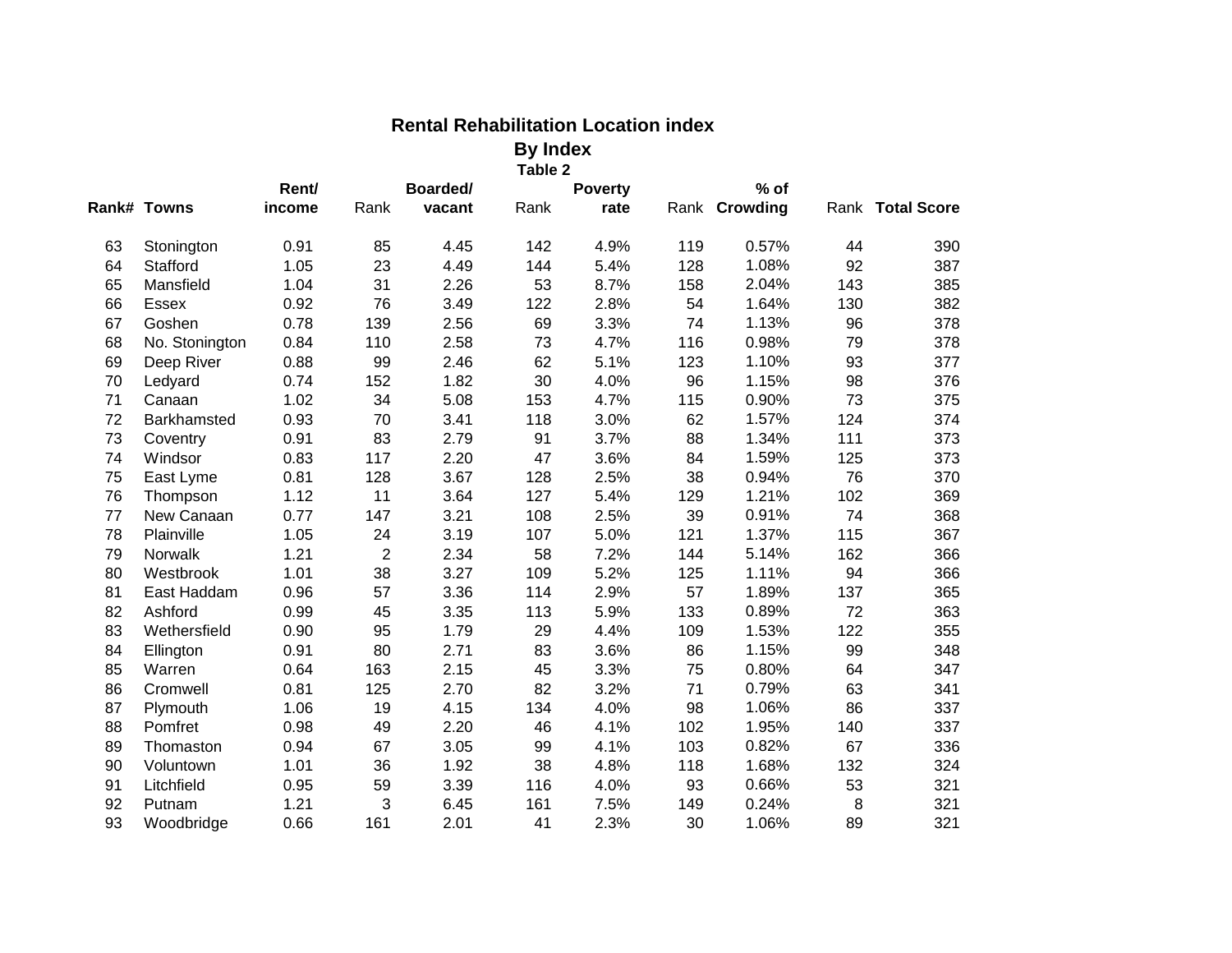|     |                |        |      |          | Table 2 |                |                 |               |                |                  |
|-----|----------------|--------|------|----------|---------|----------------|-----------------|---------------|----------------|------------------|
|     |                | Rent/  |      | Boarded/ |         | <b>Poverty</b> |                 | $%$ of        |                |                  |
|     | Rank# Towns    | income | Rank | vacant   | Rank    | rate           |                 | Rank Crowding |                | Rank Total Score |
| 94  | Franklin       | 0.84   | 113  | 3.38     | 115     | 2.5%           | 34              | 0.73%         | 58             | 320              |
| 95  | Haddam         | 0.79   | 137  | 2.73     | 84      | 3.5%           | 81              | 0.30%         | 14             | 316              |
| 96  | Newington      | 0.83   | 116  | 1.86     | 36      | 3.4%           | 77              | 1.06%         | 87             | 316              |
| 97  | North Haven    | 0.79   | 136  | 1.65     | 17      | 3.5%           | 79              | 0.97%         | 78             | 310              |
| 98  | Redding        | 0.64   | 164  | 2.53     | 65      | 1.8%           | 17              | 0.75%         | 62             | 308              |
| 99  | Ridgefield     | 0.77   | 144  | 2.90     | 96      | 2.3%           | 32              | 0.50%         | 36             | 308              |
| 100 | Washington     | 1.01   | 37   | 2.61     | 75      | 3.2%           | 69              | 1.62%         | 127            | 308              |
| 101 | Brooklyn       | 1.14   | 8    | 5.02     | 151     | 5.3%           | 127             | 0.32%         | 16             | 302              |
| 102 | Shelton        | 0.91   | 79   | 2.64     | 76      | 3.2%           | 67              | 1.01%         | 80             | 302              |
| 103 | Fairfield      | 0.67   | 160  | 1.77     | 25      | 2.7%           | 50              | 0.81%         | 65             | 300              |
| 104 | Monroe         | 0.77   | 146  | 1.29     | 8       | 2.6%           | 49              | 1.13%         | 97             | 300              |
| 105 | East Hampton   | 0.90   | 93   | 3.49     | 121     | 3.0%           | 60              | 0.41%         | 25             | 299              |
| 106 | Bozrah         | 0.91   | 78   | 0.00     | 1       | 3.6%           | 85              | 1.70%         | 133            | 297              |
| 107 | Guilford       | 0.75   | 151  | 2.01     | 40      | 3.0%           | 59              | 0.60%         | 46             | 296              |
| 108 | Chester        | 0.83   | 118  | 2.67     | 79      | 1.3%           | $\overline{7}$  | 1.06%         | 88             | 292              |
| 109 | Roxbury        | 0.99   | 40   | 5.11     | 155     | 3.9%           | 92              | 0.00%         | 5              | 292              |
| 110 | Bethany        | 0.80   | 130  | 2.06     | 42      | 2.6%           | 42              | 0.91%         | 75             | 289              |
| 111 | Watertown      | 0.94   | 63   | 2.42     | 60      | 2.2%           | 26              | 1.63%         | 128            | 277              |
| 112 | Orange         | 0.72   | 156  | 2.57     | 70      | 2.5%           | 40              | 0.11%         | $\overline{7}$ | 273              |
| 113 | Granby         | 0.80   | 134  | 2.32     | 56      | 3.1%           | 63              | 0.34%         | 18             | 271              |
| 114 | Madison        | 0.73   | 153  | 2.60     | 74      | 1.3%           | $6\phantom{1}6$ | 0.51%         | 38             | 271              |
| 115 | Middlebury     | 0.91   | 84   | 3.63     | 126     | 2.7%           | 52              | 0.25%         | 9              | 271              |
| 116 | <b>Norfolk</b> | 0.91   | 87   | 2.30     | 55      | 4.0%           | 97              | 0.44%         | 32             | 271              |
| 117 | Somers         | 0.97   | 54   | 1.69     | 21      | 3.6%           | 82              | 1.37%         | 114            | 271              |
| 118 | Columbia       | 0.83   | 120  | 1.51     | 15      | 4.2%           | 104             | 0.43%         | 30             | 269              |
| 119 | Colchester     | 0.94   | 62   | 2.70     | 81      | 2.6%           | 48              | 0.94%         | 77             | 268              |
| 120 | Suffield       | 0.91   | 86   | 3.13     | 103     | 3.2%           | 68              | 0.26%         | 10             | 267              |
| 121 | Westport       | 0.81   | 127  | 2.32     | 57      | 2.6%           | 41              | 0.49%         | 34             | 259              |
| 122 | Canterbury     | 1.12   | 13   | 2.55     | 68      | 4.5%           | 111             | 0.82%         | 66             | 258              |
| 123 | Prospect       | 0.86   | 106  | 1.91     | 37      | 1.0%           | 2               | 1.36%         | 113            | 258              |
| 124 | Lyme           | 0.86   | 105  | 2.83     | 92      | 1.2%           | 5               | 0.70%         | 55             | 257              |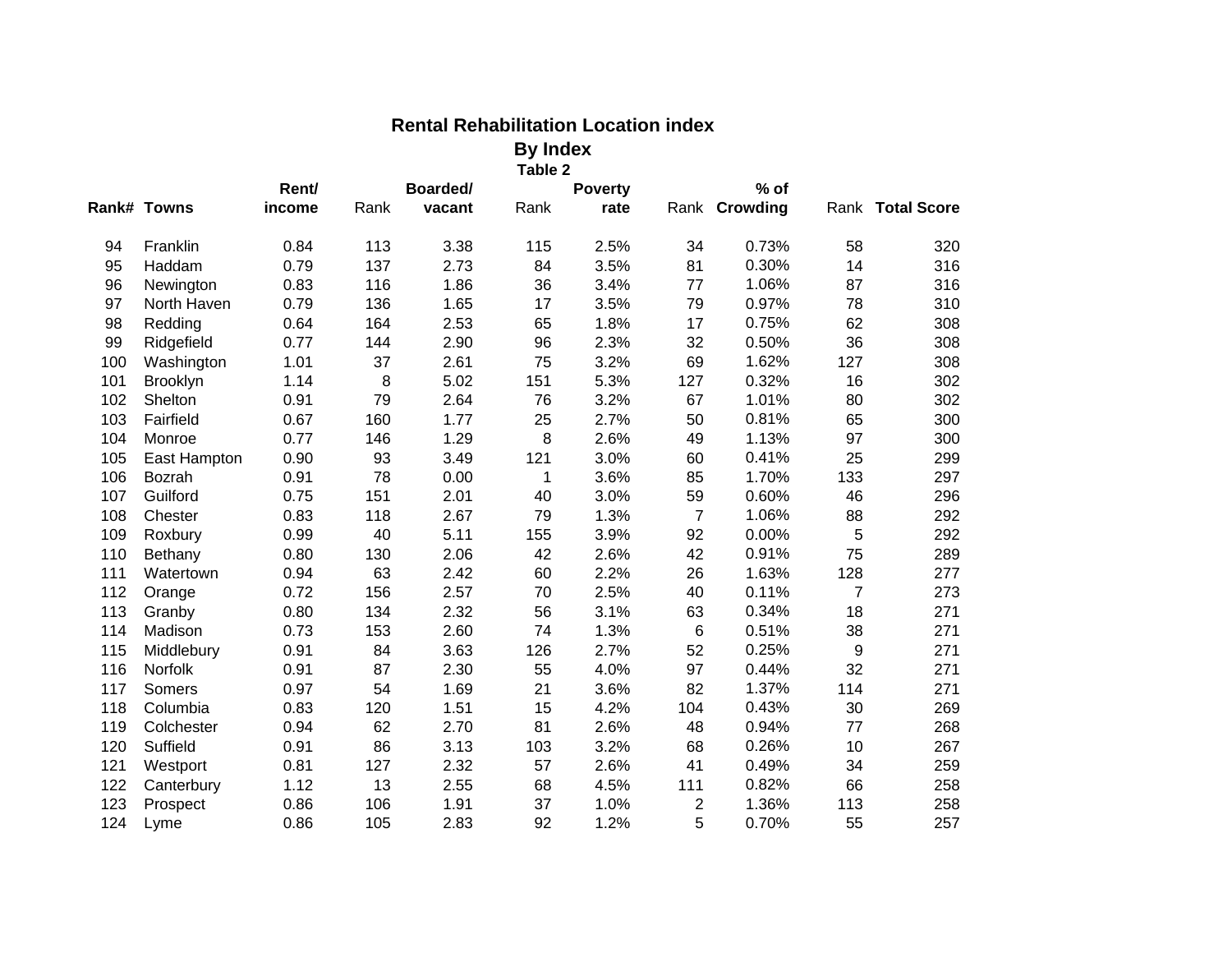|     |                      |        |          |        | Table 2        |                |     |               |     |                  |
|-----|----------------------|--------|----------|--------|----------------|----------------|-----|---------------|-----|------------------|
|     |                      | Rent/  | Boarded/ |        |                | <b>Poverty</b> |     | $%$ of        |     |                  |
|     | Rank# Towns          | income | Rank     | vacant | Rank           | rate           |     | Rank Crowding |     | Rank Total Score |
| 125 | Avon                 | 0.68   | 158      | 2.58   | 72             | 1.7%           | 14  | 0.27%         | 12  | 256              |
| 126 | Chaplin              | 1.04   | 30       | 1.78   | 26             | 2.8%           | 55  | 1.98%         | 142 | 253              |
| 127 | Hampton              | 1.06   | 21       | 1.73   | 23             | 3.5%           | 80  | 1.63%         | 129 | 253              |
| 128 | Southington          | 0.94   | 60       | 2.57   | 71             | 3.2%           | 70  | 0.64%         | 51  | 252              |
| 129 | New Hartford         | 0.86   | 108      | 1.69   | 20             | 1.6%           | 11  | 1.35%         | 112 | 251              |
| 130 | New Milford          | 1.12   | 10       | 2.55   | 67             | 3.3%           | 72  | 1.18%         | 100 | 249              |
| 131 | Cornwall             | 0.93   | 69       | 3.09   | 101            | 3.0%           | 58  | 0.33%         | 17  | 245              |
| 132 | Preston              | 0.90   | 89       | 1.79   | 28             | 3.3%           | 73  | 0.65%         | 52  | 242              |
| 133 | Salem                | 0.81   | 126      | 1.21   | 5              | 1.0%           | 3   | 1.25%         | 106 | 240              |
| 134 | South Windsor        | 0.77   | 145      | 1.39   | 11             | 1.8%           | 16  | 0.85%         | 68  | 240              |
| 135 | Cheshire             | 0.80   | 135      | 1.85   | 35             | 2.6%           | 47  | 0.40%         | 22  | 239              |
| 136 | Glastonbury          | 0.84   | 115      | 2.38   | 59             | 2.1%           | 20  | 0.60%         | 45  | 239              |
| 137 | Trumbull             | 0.62   | 165      | 1.02   | $\overline{4}$ | 2.2%           | 28  | 0.54%         | 42  | 239              |
| 138 | Wolcott              | 0.83   | 121      | 1.79   | 27             | 2.6%           | 43  | 0.61%         | 47  | 238              |
| 139 | Seymour              | 1.06   | 20       | 2.74   | 85             | 3.7%           | 90  | 0.54%         | 41  | 236              |
| 140 | <b>Berlin</b>        | 0.92   | 77       | 1.84   | 31             | 2.5%           | 36  | 1.07%         | 90  | 234              |
| 141 | Sherman              | 0.84   | 112      | 1.43   | 12             | 3.1%           | 65  | 0.56%         | 43  | 232              |
| 142 | Killingworth         | 0.50   | 168      | 1.27   | $\overline{7}$ | 0.7%           | 1   | 0.68%         | 54  | 230              |
| 143 | East Granby          | 0.90   | 88       | 2.21   | 48             | 1.5%           | 9   | 1.03%         | 83  | 228              |
| 144 | Easton               | 0.39   | 169      | 1.47   | 13             | 2.4%           | 33  | 0.28%         | 13  | 228              |
| 145 | Lisbon               | 0.89   | 97       | 2.43   | 61             | 3.1%           | 66  | 0.00%         | 4   | 228              |
| 146 | North Branford       | 0.72   | 155      | 1.98   | 39             | 1.6%           | 12  | 0.35%         | 19  | 225              |
| 147 | <b>Bethel</b>        | 1.00   | 39       | 1.85   | 34             | 2.5%           | 37  | 1.26%         | 107 | 217              |
| 148 | <b>Burlington</b>    | 0.80   | 133      | 2.10   | 43             | 1.1%           | 4   | 0.49%         | 35  | 215              |
| 149 | Canton               | 0.93   | 68       | 2.52   | 64             | 2.7%           | 51  | 0.43%         | 29  | 212              |
| 150 | Portland             | 1.03   | 32       | 1.84   | 32             | 5.1%           | 122 | 0.41%         | 26  | 212              |
| 151 | Darien               | 0.83   | 122      | 2.55   | 66             | 2.0%           | 19  | 0.00%         | 3   | 210              |
| 152 | Harwinton            | 0.89   | 98       | 2.47   | 63             | 2.2%           | 25  | 0.41%         | 24  | 210              |
| 153 | Wilton               | 0.85   | 109      | 1.68   | 19             | 2.9%           | 56  | 0.30%         | 15  | 199              |
| 154 | <b>New Fairfield</b> | 0.87   | 102      | 1.73   | 24             | 1.6%           | 13  | 0.71%         | 57  | 196              |
| 155 | Durham               | 0.91   | 82       | 2.64   | 77             | 1.7%           | 15  | 0.40%         | 21  | 195              |